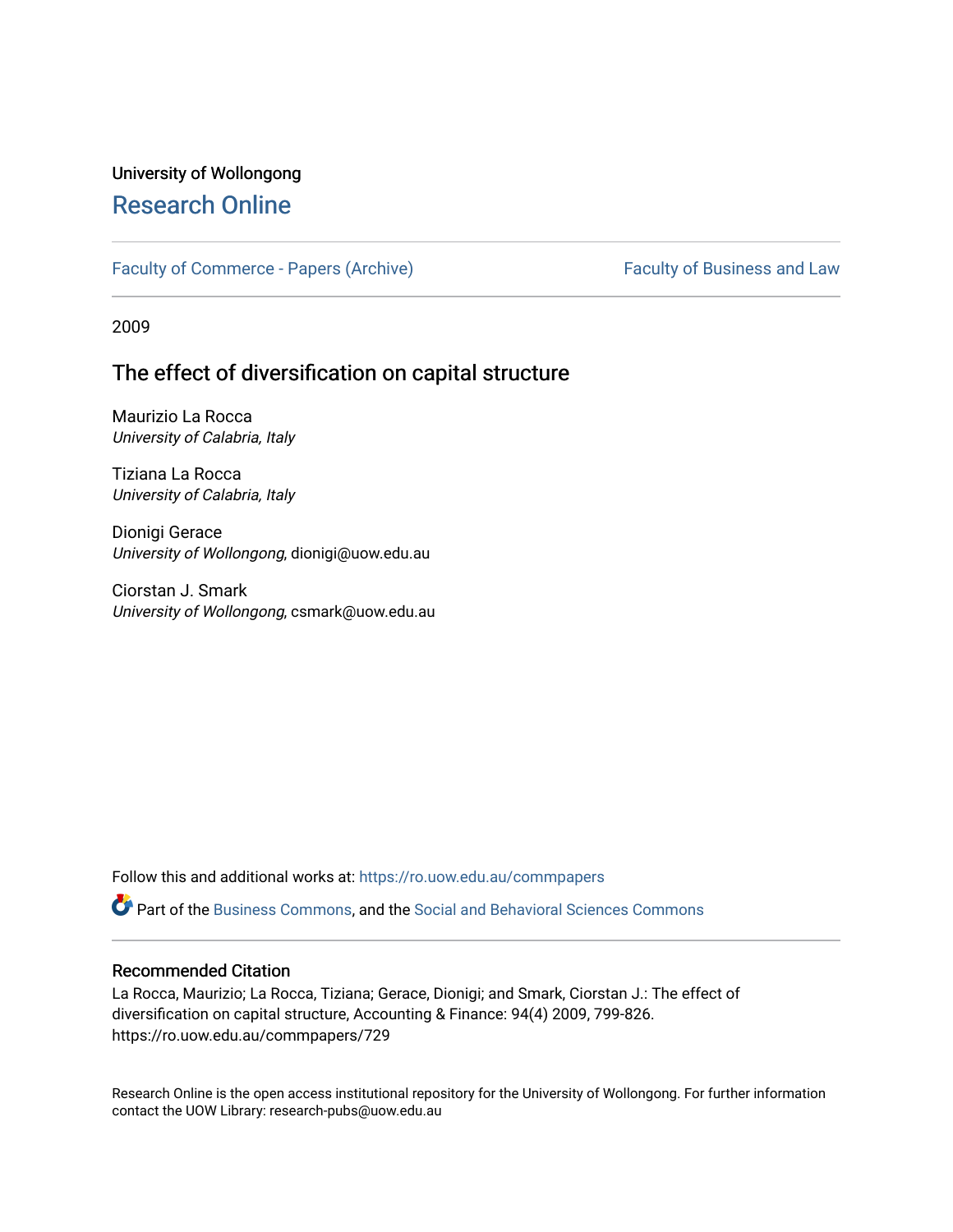# The effect of diversification on capital structure

### **Abstract**

Previously, empirical financial studies paid little attention to the role of diversification strategy on financial choices. The aim of the present study is to analyze the financing strategies of multibusiness firms, suggesting the relevance of sorting the diversification phenomena into its related and unrelated components. The implications of our findings are very relevant in that they explain earlier contradictory results on capital-structure determinants. The degree of product specialization/diversification and the direction of diversification (related or unrelated) translate into different corporate financial behaviours. In particular, the two types of diversification- related or unrelated, had opposite effects on debt. Specifically, a related-diversification strategy, which is associated with lower debt ratios, has a negative influence on leverage. By contrast, unrelated diversity, which is associated with higher debt usage, has a positive effect on debt. According to the coinsurance effect and the transaction-cost hypothesis, unrelated-diversified firms have a higher debt capacity and can assume more debt as a source of finance. Moreover, the capital-structure decisions of unrelated-diversified firms seem to be strictly aimed at reaching their target optimal debt level—a behaviour that is consistent with the trade-off hypothesis. On the other hand, related-diversified firms adjust more slowly towards their target capital structure

#### **Disciplines**

Business | Social and Behavioral Sciences

#### Publication Details

La Rocca, M., La Rocca, T., Gerace, D. & Smark, C. J. (2009).Effect of diversification on capital structure. Accounting & Finance, 49 (4), 799-826.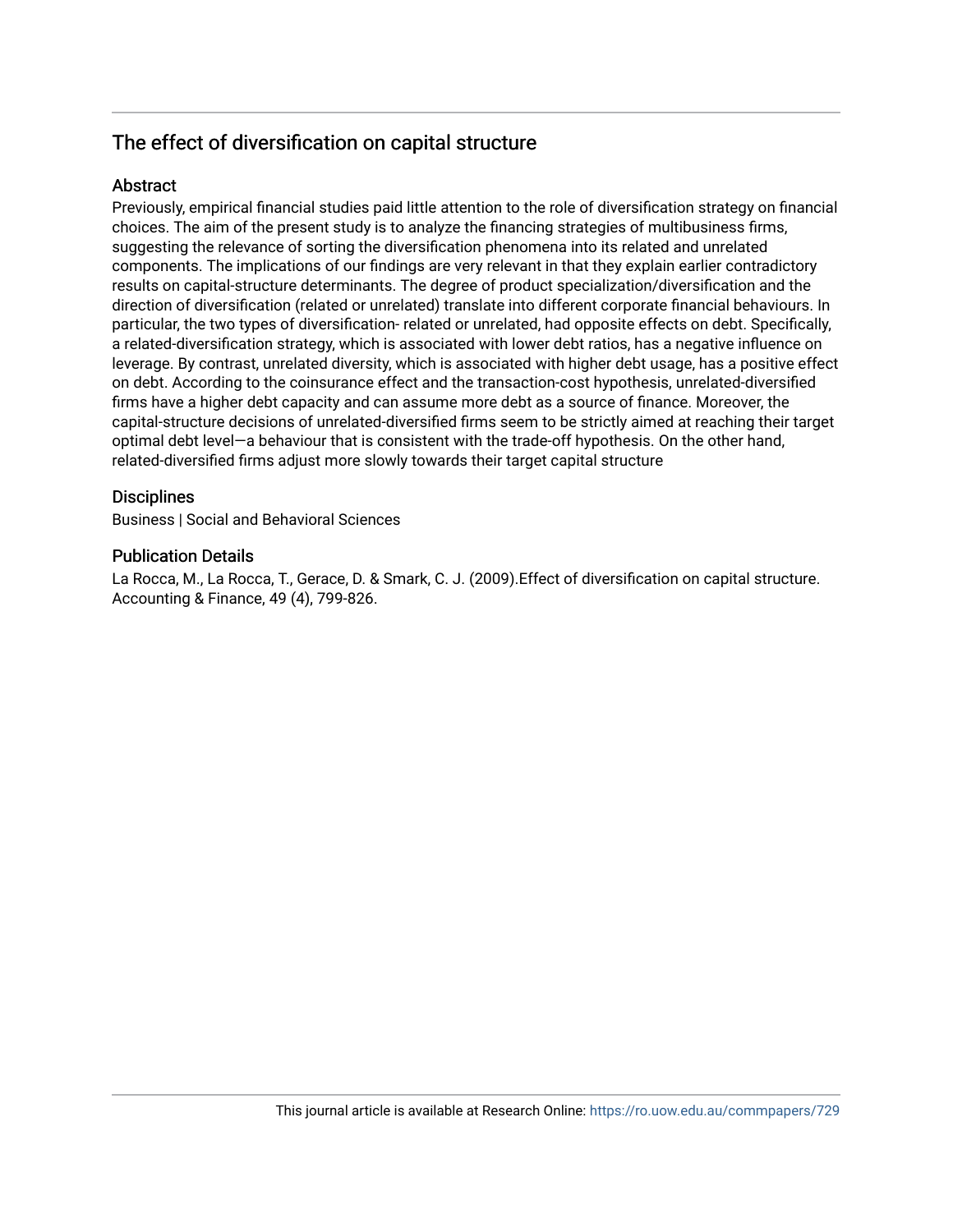# **The Effect of Diversification on Capital Structure.**

Maurizio La Rocca<sup>1</sup> University of Calabria - Italy

Tiziana La Rocca University of Calabria - Italy

Dionigi Gerace University of Wollongong Australia

Ciorstan Smark University of Wollongong Australia

#### **Abstract**

 Previously, empirical financial studies paid little attention to the role of diversification strategy on financial choices. The aim of the present study is to analyze the financing strategies of multibusiness firms, suggesting the relevance of sorting the diversification phenomena into its related and unrelated components.

 The implications of our findings are very relevant in that they explain earlier contradictory results on capital-structure determinants. The degree of product specialization/diversification and the direction of diversification (related or unrelated) translate into different corporate financial behaviours.

 In particular, the two types of diversification- related or unrelated, had opposite effects on debt. Specifically, a related-diversification strategy, which is associated with lower debt ratios, has a negative influence on leverage. By contrast, unrelated diversity, which is associated with higher debt usage, has a positive effect on debt. According to the coinsurance effect and the transactioncost hypothesis, unrelated-diversified firms have a higher debt capacity and can assume more debt as a source of finance. Moreover, the capital-structure decisions of unrelated-diversified firms seem to be strictly aimed at reaching their target optimal debt level—a behaviour that is consistent with the trade-off hypothesis. On the other hand, related-diversified firms adjust more slowly towards their target capital structure

**Keywords:** *Capital structure, product diversification, relatedness, financing decisions, source of finance.*

**JEL Code:** G30, G32

<sup>&</sup>lt;sup>1</sup> *Corresponding author: Maurizio La Rocca, Assistant Professor in Business Economics and Finance, University of* Calabria, Faculty of Economics, Dep. of Scienze Aziendali, cubo 3C, Campus of Arcavacata - 87036 Rende (CS) - Italy. Tel +390984 492261, cell +39333 3452372 Fax +390984 32633, email: m.larocca@unical.it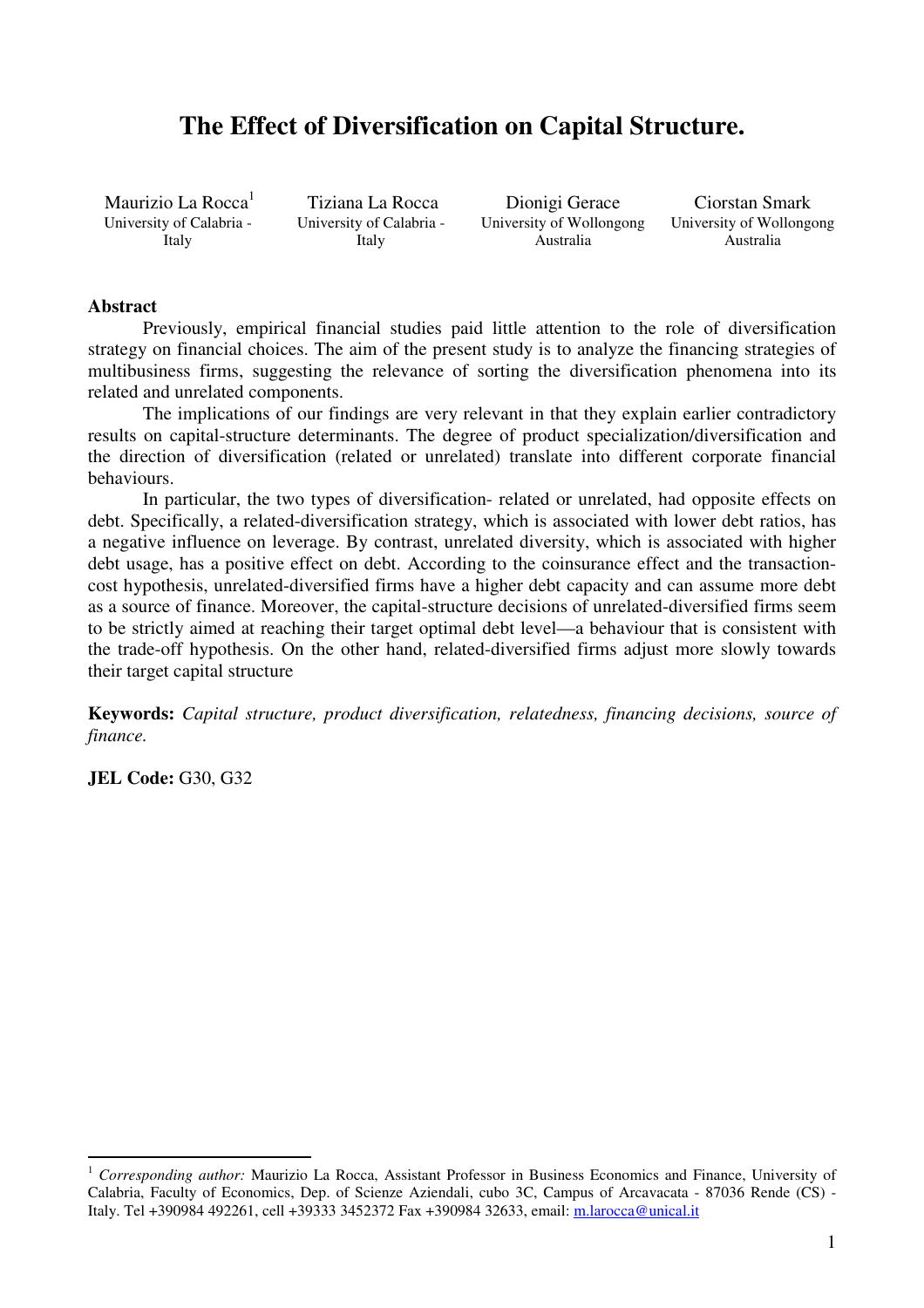### **1. Introduction**

Diversification and capital structure are two concepts that have long been controversial, since they impact on many other aspects of business and financial management. Diversification has been a central topic in strategic management studies since the work of Ansoff (1958). The costs and benefits derived from the various diversification strategies have been examined mainly for their impact on a firm's value (Rumelt 1974). Studies on the interaction between diversification and capital structure became of interest because of their associated strategic implications regarding corporate governance. Indeed, starting with the study of Jensen and Meckling (1976), financial choices have been evaluated because of the close interaction between capital structure and management choices<sup>2</sup>. In the 1980s, other researchers, motivated by the connection between investment and financial choices, highlighted the link between capital structure and diversification (Oviatt 1984, Titman 1984, Jensen 1986, Barton and Gordon 1987, Williamson 1988, Titman and Wessels 1988, Gertner et al. 1988, Barton and Gordon 1988).

Many authors suggested that diversified firms need to carry greater leverage to maximize firm value (Kaplan and Weisbach 1992, Li and Li 1996, Singh et al. 2003); in particular, "a combination of diversification with low leverage leads to overinvestment" (Li and Li 1996). To reduce this kind of agency problem, it has been observed empirically that relatively more debt is carried by diversified firms than by non-diversified firms (Riahi-Belkaoui and Bannister 1994, Li and Li 1996). However, based on the findings of Comment and Jarrell (1995), this observation seems not to be robust with respect to the kinds of variables used to operationalize the concept of diversification<sup>3</sup>. Research carried out on the relation between diversification and capital structure has led to several interesting contributions (Markides and Williamson 1996, Kochhar 1996, Kochhar and Hitt 1998) aimed at improving the theoretical approach by formalizing clear-cut

<sup>&</sup>lt;sup>2</sup> Barton and Gordon (1987) pointed out that corporate strategies complement traditional finance paradigms and enrich the understanding of a firm's capital-structure decisions.

 $3$  The results of Comment and Jarrell (1995) can be interpreted to mean either that diversification does not increase debt capacity or that managers of diversified firms do not choose to exploit their greater debt capacity.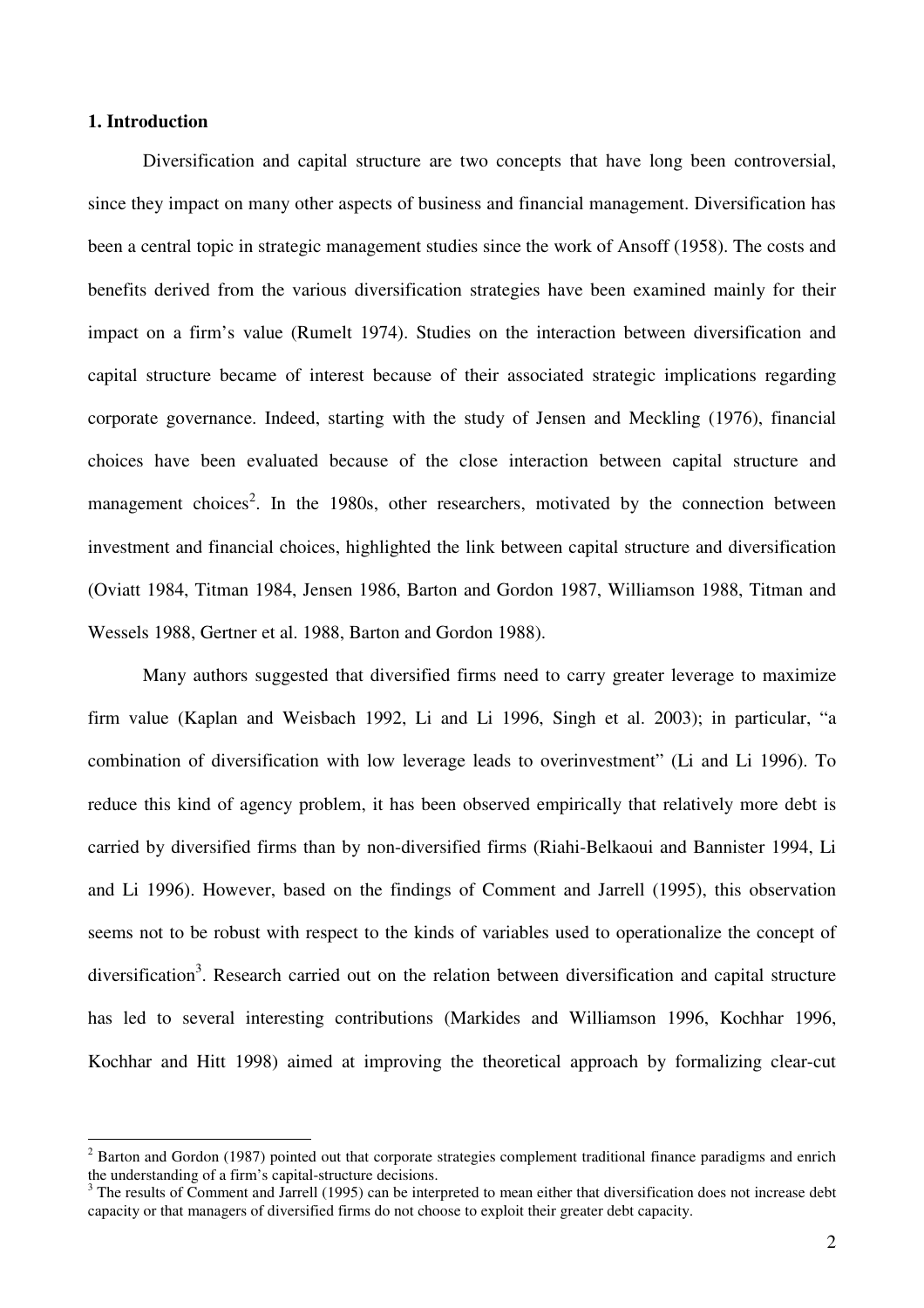research proposals (Lowe et al. 1994, Taylor and Lowe 1995, Markides and Williamson 1996, Kochhar 1996, Kochhar and Hitt 1998).

In this paper, the role of diversification, related and unrelated, in the capital-structure choices is analyzed. The study was carried out in the context of research on capital-structure determinants (*how does diversification influence capital structure*?), which has attempted to explain the effects of diversification strategy on financial choices. In particular, we want to verify if the coinsurance effect, the agency cost argument or the transaction cost argument are able to support the effect of diversification on capital structure choices.

The present research extends prior analyses of financial policy and diversification by examining the relation between capital structure and diversification over a long period (27 years). It highlights how related diversification, compared to *un*related diversification, differently affects financing decisions. This research analyses the different intensity in the capital structure determinants for clusters of firms. The sample was sorted into three groups according to the cluster analysis approach (specialized firms, related-diversified firms and *un*related-diversified firms). Furthermore, relating to the ongoing debate on the firm's optimal capital structure, we provide a contribution in the relatively limited literature on the dynamics of the capital structure decision by examining the dynamics of the relation between leverage and a set of explanatory variables. We investigate the adjustment process to the target capital structure for our sample of Italian firms, focusing on the different speed of adjustment for specialized, related-diversified and unrelateddiversified firms. The model is estimated by using panel data methodology in order to eliminate the unobservable heterogeneity. Specifically, we use the GMM technique to control for the endogeneity problem, the importance of which has been demonstrated by extensive literature. Some robustness checks were applied.

Our study is structured as follows: the second section points out the theoretical perspectives applied to the analysis. The third section describes the specificity of the empirical model and the applied variables. In the fourth section, the sample and the descriptive statistics are presented. The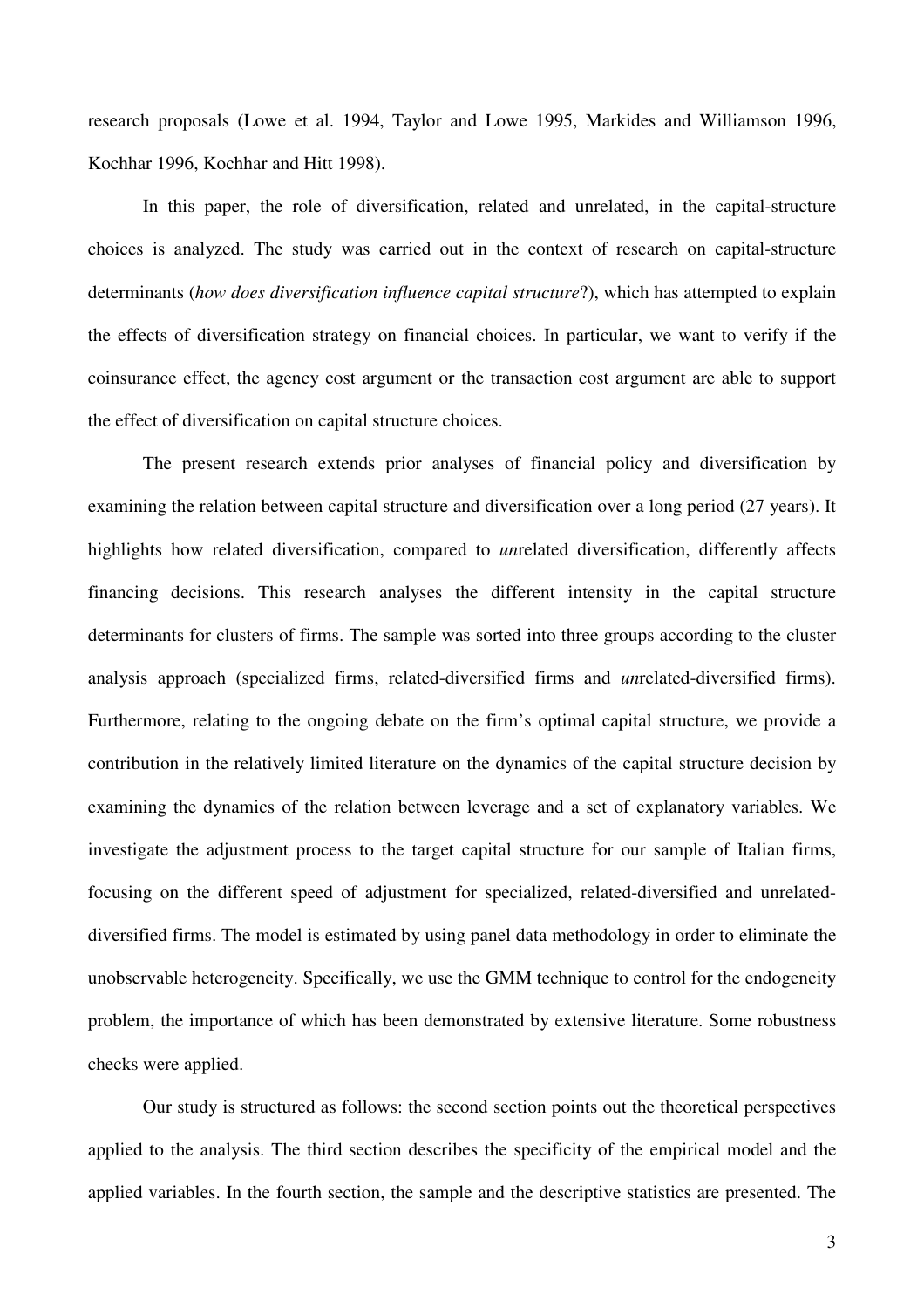fifth section details the empirical results. Section six shows our robustness analysis. Finally, section seven highlights the main findings of the study and offers several suggestions for management and for future research.

#### **2. Theoretical Perspectives**

 $\overline{a}$ 

Many researchers have attempted to determine which theory, trade-off or pecking order, is better able to approximate and explain firms' financing behaviours. The goal of several studies has been to understand capital-structure decisions in the light of firm-specific features, industry affiliation, and institutional environments. Recent reviews on capital structure by Myers (2003), Frank and Goyal (2008), and Parson and Titman (2007) summarize much of the recent literature. However, only a few studies have related corporate diversification features to different capitalstructure decisions (Taylor and Lowe 1995, Markides and Williamson 1996, Kochhar and Hitt 1998, Chkir and Cosset 2001, Singh et al. 2003, Alonso 2003).

A literature review suggests that sorting diversification phenomena into related and unrelated<sup>4</sup> ones can enhance our understanding of their link to capital structure, with a better understanding of the capital structure determinants. Thus, previous studies (Singh et al. 2003, Low and Chen 2004) that did not take into account these two components are potentially biased.

The effect of diversification on capital-structure choices has been explained mostly through the *coinsurance* effect (Lewellen 1971, Kim and McConnell 1977, Bromiley 1990, Bergh 1997), the *transaction cost* theory (Williamson 1988, Balakrishnan and Fox 1993, Kochhar and Hitt 1998), and by applying the *agency cost* theory (Jensen 1986, Kochhar 1996).

The *coinsurance effect* deals with the reduction of operating risk due to the imperfect correlation between the different cash flows of a firm running diverse businesses (Lewellen, 1971;

<sup>4</sup> *Related diversification* is based on operational synergies related to: (1) *resource sharing* in the value chains among businesses, and (2) the *transfer of skills*, which involves the transfer of knowledge from one value chain to the other. Thus, *related diversification* is based on the sharing and transfer of skills connected to tangible (plant and equipment, sales forces, distribution channels) and intangible (brand names, innovative capabilities, know-how) resources. Conversely, *unrelated diversification* is associated with the *financial synergies hypothesis*, which states that firms diversify to benefit from the economies of an internal capital market and an internal labor market, to obtain tax benefits, and to reduce business risk (coinsurance argument). Financial resources, which are more mobile and less rare and thus likely to create less value than other types of resources, are associated with unrelated diversification. For details on the definitions of *related* and *unrelated* diversification, the reader is referred to Ansoff (1958), Lewellen (1971), and Rumelt (1974).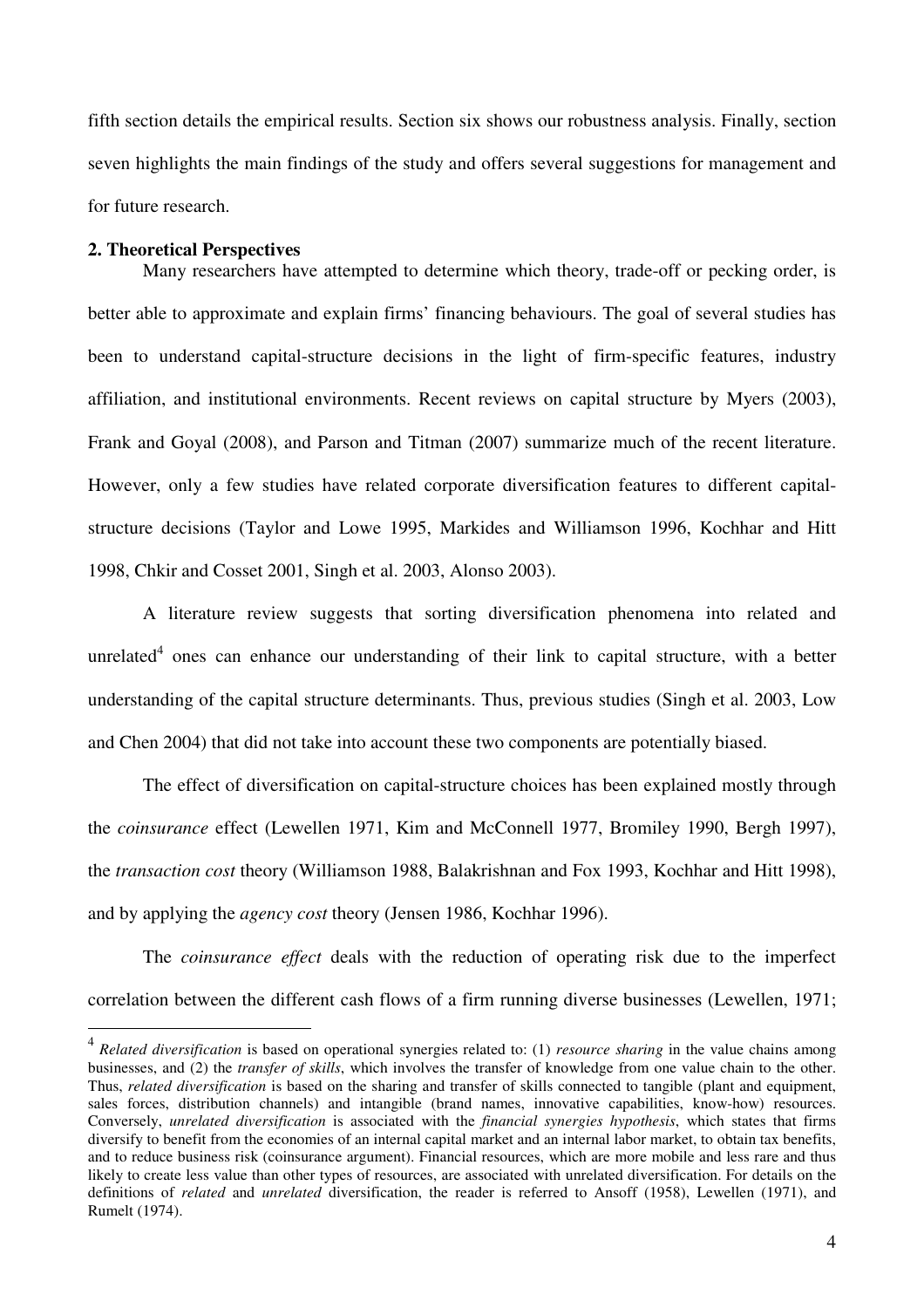Kim and McConnell, 1977). It is more relevant for firms that develop unrelated diversification strategies because the lack of correlation between businesses is greater: these firms should be able to assume more debt (Kim and McConnell 1977 and Bergh 1997)<sup>5</sup>. The *transaction cost* approach deals with the governance of contractual relations in transactions between two parties (Williamson 1988). In particular, by matching corporate finance theory and strategy theory, this approach examines a firm's financial decisions in terms of its specific assets, considering debt and equity as alternative governance structures (Markides and Williamson 1996). Firms diversify their activities in response to the presence of an excess of unutilized assets (Penrose 1959), and the kind of diversification strategy depends on the characteristics of these resources (Chatterjee and Wernerfelt 1991, Mahoney and Pandian  $1992$ <sup>6</sup>. Therefore, the transaction cost approach, considering debt as a rule-based governance structure and equity as a discretionary governance device; supports the use of debt to finance non-specific assets and the use of equity to finance specific ones (Williamsom 1988)<sup>7</sup>. As a consequence, in the presence of highly specific assets (mainly associated with relateddiversified firms), that keep a limited liquidation value in case of default, equity is the preferred financial instrument because such assets cannot be easily re-employed. In contrast, in the presence of general purpose assets (mainly associated to unrelated-diversified firms), more valuable as collateral and able to retain their value in the event of liquidation/default, debt is the preferred financing tool (relation with debtholders, based on the availability of non specific assets, are cheaper)<sup>8</sup>. *Agency cost theory*, rooted on the existence of conflicts of interest between shareholders

 5 Consistent with this argument, several studies (Kim and McConnell 1977, Bergh 1997 and Alonso 2003) have found that the coinsurance effect is one of the most important value-increasing sources associated with unrelated diversification. Firms that follow unrelated diversification can issue more debt and benefit from the fiscal advantages related to debt financing (Bergh 1997). The tax liability of the diversified firm may be less than the cumulated tax liabilities of the different (single) business units.

<sup>&</sup>lt;sup>6</sup> An excess of highly specific assets is more likely to lead to related diversification because these assets can only be transferred across similar businesses. Conversely, an unrelated diversification strategy should be based on the presence of an excess of non-specific assets.

 $<sup>7</sup>$  Debt financing requires a firm to make interest and principal payments according to a schedule stipulated in the</sup> contract; in the event of default, debtholders may exercise their pre-emptive claims against the firm's assets (Shleifer and Vishny 1992). At the same time, the shareholders bear a residual-claimant status with regard to earnings and to assets liquidation; their relations with the firms last for the lifetime of the business.

<sup>&</sup>lt;sup>8</sup> For instance, in the case of financial distress, a firm that operates in three sectors, grocery, mechanical and pharmaceutical, and that has basically general-purpose assets, has the opportunity to liquidate the assets easily and quickly (as it is useable in many activities and industry sectors). As a consequence, the higher capacity to meet the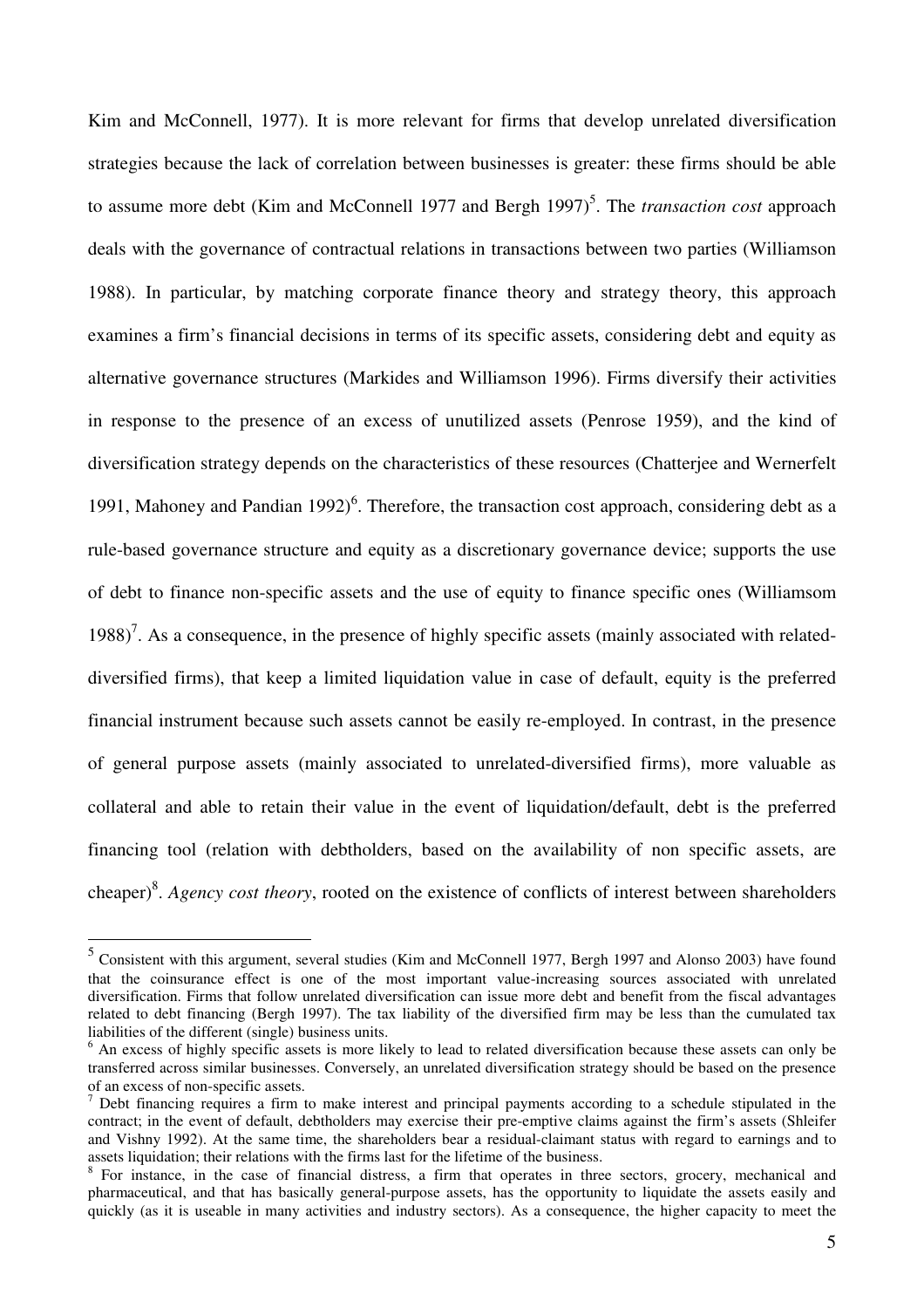and managers (Jensen and Meckling, 1976)<sup>9</sup>, provides a further theoretical scheme that supports the influence of diversification strategy on capital structure (Kochhar 1996 and Kochhar and Hitt 1998). Jensen (1986) pointed out the disciplining role of debt on managerial behaviour, in that it reduces managerial discretion regarding free-cash flow. Thus, the Jensen perspective supports the positive role of debt in reducing the ability of a manager to realize detrimental diversification strategies, especially unrelated ones. As a consequence, the result of diversification on the debt/equity choice can be interpreted according to the monitoring effect. Stakeholders, and in particular shareholders, are assumed to have the capacity to affect the strategic decisions of managers, in order to avoid a diversification strategy, especially unrelated, being realized for opportunistic reasons. Consequently, shareholders will promote the use of debt as a device to discipline managerial behaviour, limiting diversification decisions (especially unrelated) $^{10}$ .

In addition to an analysis of the different use of debt in specialized or diversified firms and, more specifically, in firms adopting related or unrelated diversification, the present study attempts to verify the changing role of capital-structure determinants for these different categories of firms. Accordingly, it tests whether, in reaching capital-structure decisions based on different degrees and directions of diversification, firms seek to move toward a target optimal-leverage ratio (according to the trade-off theory). The standard trade-off theory (discussed in detail by Frank and Goyal 2008) suggests that firms maximize their value when the benefits from debt (tax shield, the disciplinary role of debt, and the fact that debt suffers less than outside equity from informational costs) equal the marginal cost of the debt (bankruptcy costs, agency costs between shareholders and bondholders, lack of financial flexibility). According to the trade-off theory, a firm has to set a

scheduled debt payment, thanks to general-purpose asset liquidity, provides security for the loan provided, reducing the cost of capital and increasing the debt capacity.

<sup>&</sup>lt;sup>9</sup> Managers, acting as agents, may make non-profitable investments, which are inconsistent with the objective of value creation for shareholders (the principal); while shareholders are strictly interested in the maximization of shareholder value, managers consider the firm as an instrument to increase their wage, self-esteem, private benefits, and, generally, their human capital value. In paying attention to all these benefits, of which just one is based on shareholder value, managers may exhibit opportunistic behaviours.

 $10$  A diversified firm, especially if organised in unrelated business segments, will increase the use of debt, under the influence of the stakeholders, to constrain potential opportunistic behaviours of the management, that does not allow to face the interest payment at the due deadline (Jensen 1986). Therefore, debt prevents manager from using diversification to destroy value (for private benefit).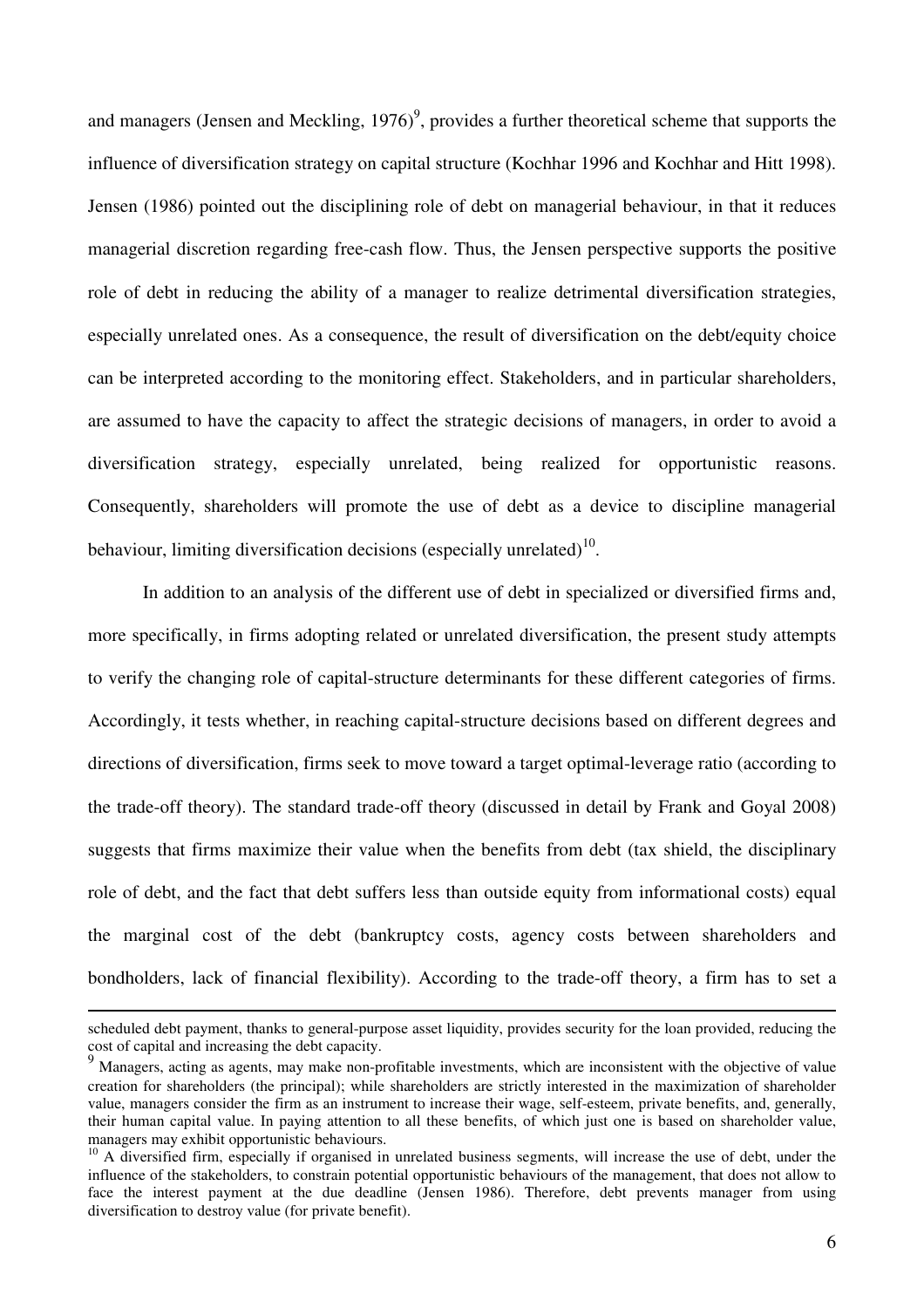target debt level and then gradually move toward it. Existing capital structure theories have different implications about a firm's adjustment process toward this target level. According to the trade-off theory, given an equilibrium level of leverage ratio, a firm will strive to reach this target. In the presence of a deviation from the equilibrium level, firms will rebalance their capital structures toward the target level. In a static framework, this adjustment occurs instantaneously. With respect to transaction costs, the adjustment process will be incomplete in a given year. Specifically, the dynamic version of the trade-off theory implies that adjustment costs will prevent firms from constantly adjusting their leverage ratio<sup>11</sup>. Moreover, the trade-off theory states that if firms follow a target optimal level of debt, deviations from the equilibrium level are expected to be temporary and therefore the speed of adjustment will be relatively high. Conversely, if firms do not attribute great importance to their target leverage ratios (or if the transaction costs are high), then an adjustment of capital structure toward the optimal level, for example in response to a shock, will be slow or even non-existent in a given year.

While the main research compares the adjustment speed among countries, looking to institutional differences, this study aims to provide the first analysis within Italy, measuring also the different effect for related diversified firms, where operational synergies and core competences resource sharing are provided, compared to unrelated diversified firms, where an internal capital market works and tax benefits, jointly with a reduced business risk, are provided.

#### **3. Methodology and Variables**

 $\overline{a}$ 

 In this empirical analysis, different financial behaviours, in terms of capital-structure choices, were taken into account according to their degree and direction, related or unrelated, of diversification. Firm leverage (variable named debt), measured as the ratio of total financial debt to total financial debt plus equity (Rajan and Zingales 1995), was used as the dependent variable.

Diversification was measured by taking into account the number of business segments to define product diversification, the amount of sales in each business segment and identifying the

 $11$  Firms must trade off these adjustment costs with the costs of being away from the equilibrium level, with the latter defined as the costs for operating with a less-than-optimal capital structure. Firms will rebalance their capital structure only when the costs of deviating from the equilibrium level exceed the adjustment costs.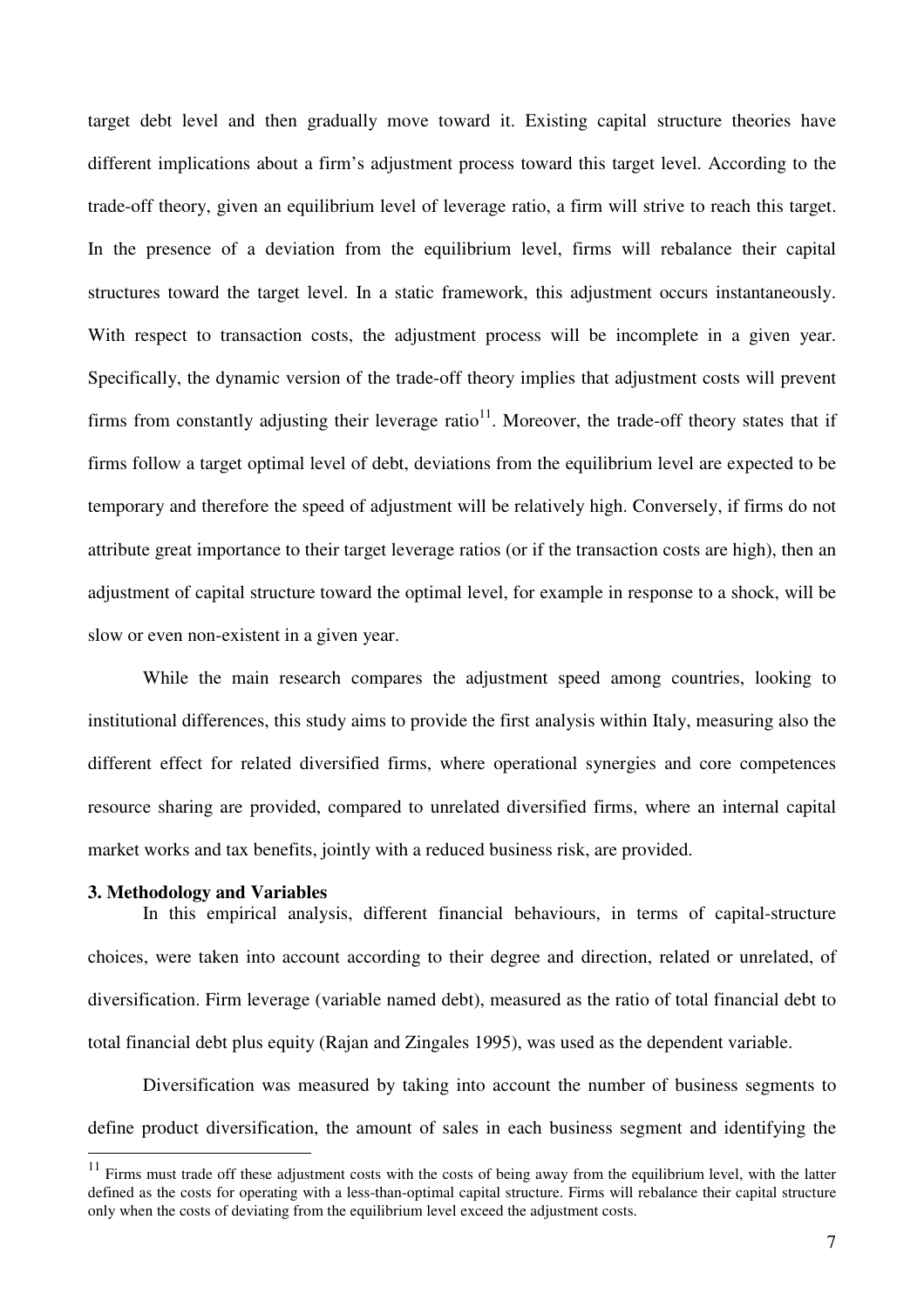degree of relatedness for each segment. In Italy, diversification is assessed through the Standard Industrial Codes (S.I.C. code). Specifically, entropy indicators were employed in the empirical analysis as the main measures to operationalize diversification, as they allowed the objectivity of the product-count measures to be combined with the ability to apply the relatedness concept categorically, weighting the businesses by the relative size of their sales (Jacquemin and Berry 1979, Palepu 1985). Entropy measures consider simultaneously the number of businesses in which a firm operates, the distribution of a firm's total sales across industry segments, and the different degrees of relatedness among the various industries. The entropy measure of total level of diversification (DT) is calculated as  $\Sigma P_j * ln(1/P_j)$ , where P refers to the proportion of sales in business segment j and  $ln(1/pi)$  is the weight for that segment. Therefore, this indicator considers the number of segments in which a firm operates and the relative importance of each segment for firm sales. The DT variable is a better diversification measure compared to the Herfendahl index because it can be decomposed into the related and unrelated component of diversification. The related diversification index (DR) and the unrelated diversification index (DU) take into account the roles of all business units in which the firm is involved, without over-emphasizing only those business segments with higher proportions of sales. DR is the related diversification index resulting from businesses different at 3 or 4-digit segment, within a 2-digit industry group; vice versa, DU is the unrelated diversification index resulting from businesses in different 2-digit industry groups<sup>12</sup>.

To verify the existences of differences in capital-structure determinants *for groups of firms* the following model was used:

 $12$  DR is the related diversification index resulting from businesses in a 4-digit segment within a 2-digit industry group. For example, Barilla, operates in Pasta production industry and in Sauce industry, different at 4-digit; both are related. DU is the unrelated diversification index resulting from businesses in different 2-digit industry groups. For example, it is unrelated a firm operating in Paper and Allied Products and Textile Mill Products, different at 2-digit industry code. Villalonga (2000) claimed that in many research on diversification there were some data trouble in the collection and treatment of data. To avoid mechanical treatment of data we used some rational adjustment, jointly with the number on digits in the Industry Code, to appreciate the type of diversification. We considered as related two businesses when they provide a product or service to a similar group of customer, sharing the same technology in the production system or operating in the same industry as client and supplier. For example, Clothing industry and Textile industry, that are different at 2 digits, are considered complementary, and so related. Overall, these adjustments comprised aproximately 7% of the sample.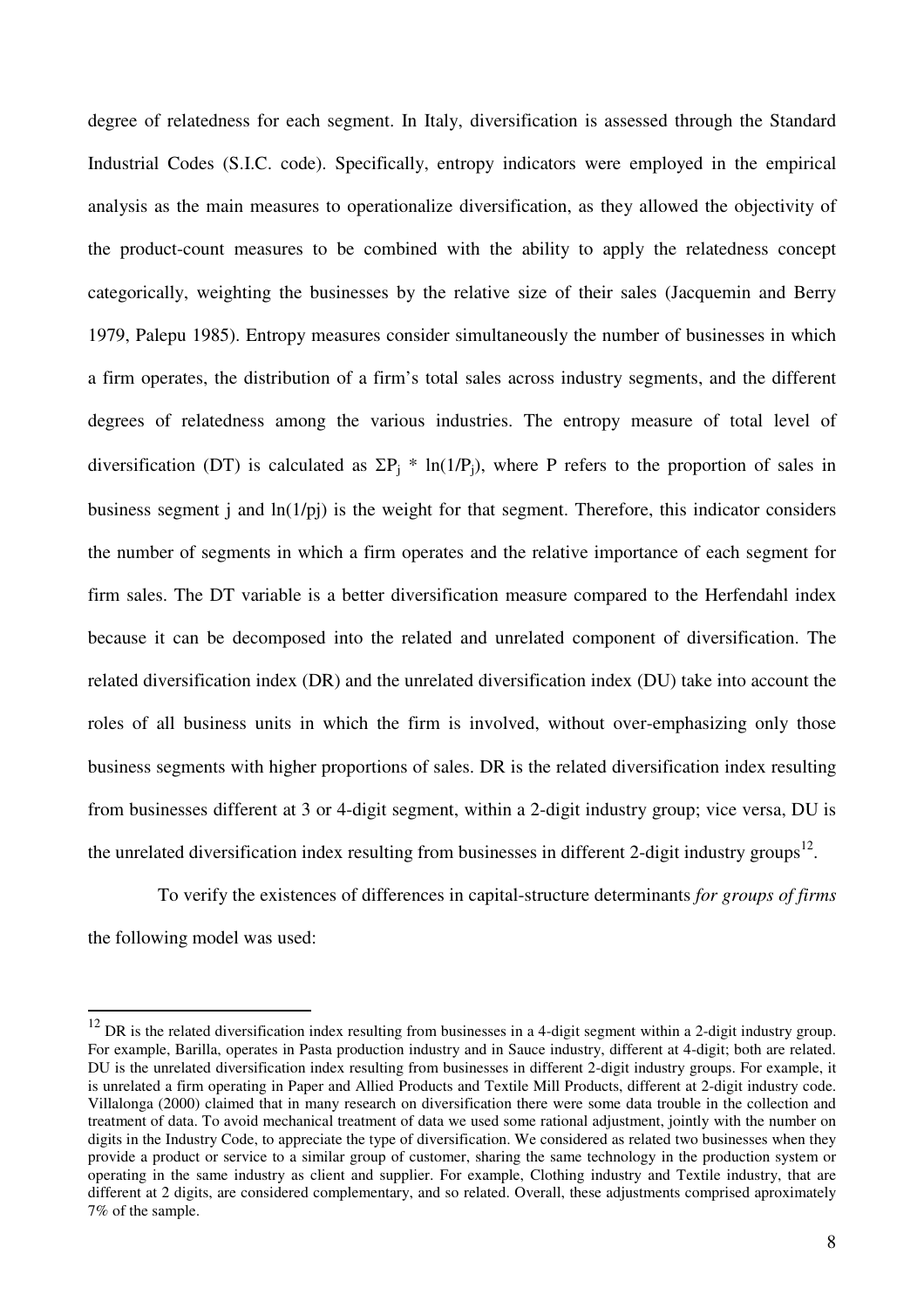## $Debt = f (ROA, non-debt tax shield, ownership concentration, tangibility, size, growth)$ opportunities)

 A cluster analysis approach was applied to determine whether structural differences were present within the sample. In this latter case, instead of using a deterministic approach, as in Lowe et al. (1994) and Singh et al. (2003), we chose an inductive approach to identify potential structural differences, with respect to diversification strategy, arising within the sample. Firms in the sample were classified as specialized, related-diversified, or unrelated-diversified, depending upon the results of a  $k$ -mean cluster analysis<sup>13</sup>.

Previous work (Kremp et al. 1999, De Miguel and Pindado 2001 and Ozkan 2001) emphasized the dynamic adjustment process involved in achieving a target debt-to-equity ratio, that has to be considered by analyzing capital-structure determinants. In this paper it is interesting to verify whether different product diversification features can affect the speed of adjustment and, as a consequence, the search of a target debt ratio (leverage).

In the presence of transaction costs, firms do not automatically adjust their debt level; instead, they follow a target adjustment model (Shyam-Sunder and Myers 1999, De Miguel and Pindado 2001, Gaud et al. 2005, Drobetz and Wanzenried 2006, Flannery and Rangan 2006, Huang and Ritter 2009), according to the following:

$$
\underline{\text{Debt}_{it} - \text{Debt}_{it-1}} = \alpha \left( \underline{\text{Debt}}_{it}^* - \underline{\text{Debt}_{it-1}} \right), \text{ with } 0 < \alpha < 1 \tag{1}
$$

where  $\Delta \text{Pebt}_{i}$  –  $\Delta \text{Pebt}_{i-1}$  is the difference between the debt level of firm *i* at time *t* in the current vs. the previous period, and Debt<sup>\*</sup><sub>it</sub> is the target debt level of firm *i* at time *t*. The targetadjustment coefficient  $\alpha$  measures the relevance of the transaction costs and is assumed to be a sample-wide constant. If  $\alpha = 0$ , then  $\frac{\text{Debt}_{it}}{\text{Debt}_{it-1}}$  and the transaction costs are so high that no firm will adjust its debt level and the debt level will remain the same as in the previous year. However, if  $\alpha = 1$ , then  $\frac{\text{Debt}_{it}}{\text{Debt}^*_{it}}$  and a firm automatically adjusts its debt level to the target. When  $\alpha$  is between 0 and 1, firms adjust their debt level such that it is inversely proportional to the

 $13$  The k-means cluster analysis identifies the optimal numbers of clusters (groups) the sample can be sorted, not known *a priori*, computed from the data in a way to minimize variability within the clusters and to maximize variability between clusters.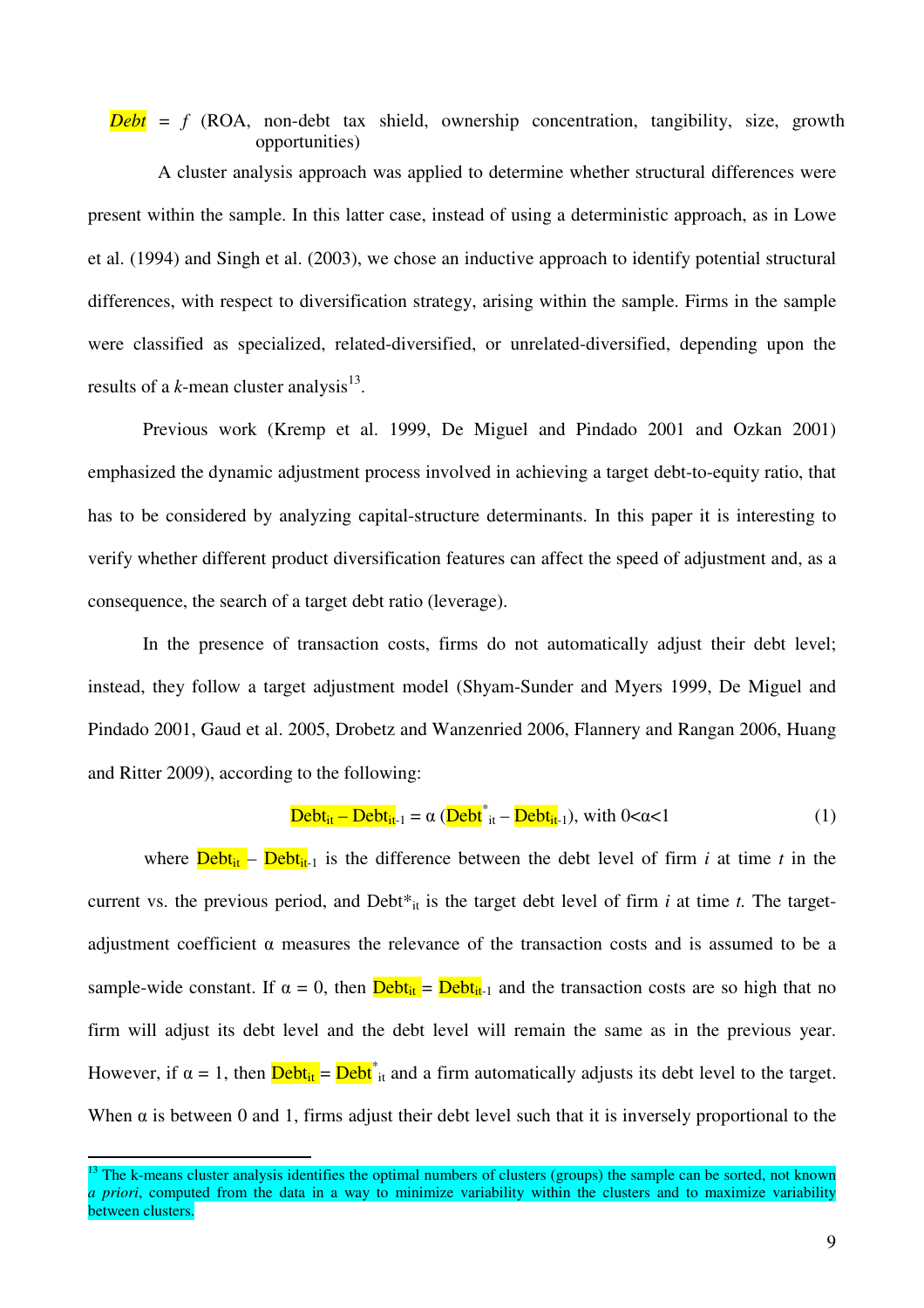adjustment (transactional) costs. As the value of  $\alpha$  approaches 1, adjustment of the current capital structure toward either the target or an optimal capital structure becomes more rapid.

A common approach to measure the unobservable target debt level is to estimate it. Here, we follow the approach originally suggested by De Miguel and Pindado (2001). Therefore, in equation (1) the (unobserved) target level ratio  $\overline{\text{Debt}}^*$  is estimated from the following equation:

$$
Debt*_{it} = \beta_0 + \sum_{j=1}^{n} \beta_j x_{itj} + u_{it}
$$
 (2)

where *x* is a set of *j* capital structure determinants of firm *i* at time *t*, and *u* is the error term. Developing equation (1), the actual debt level is:

 Debtit = α Debt\* it + (1 - α ) Debtit-1 (3)

Incorporating equation (2) into equation (3) and rearranging yields the estimable model:

$$
Debt_{it} = (1 - \alpha) \frac{Debt_{it}}{}
$$

Equation (4) can be viewed as a "linear model." The parameters  $\alpha$  and  $\beta$  are estimated jointly, but the value of β can be retrieved by dividing it by α.

Table 1 explains the direction of the sign of the target-adjustment model in order to better interpret the resulting coefficients of the regressions. If the coefficient  $(1 - \alpha)$  is close to 1, the adjustment process is slow; if it is close to 0, then adjustment occurs rapidly.

#### $==$  Here Table 1  $==$

Therefore, to take into account the existence of a dynamic adjustment process with respect to the target debt-to-equity ratio, and to analyze the determinants of capital structure, the *lag* value of the dependent variable is added as an explanatory variable. The effect of one period of lagged debt level is useful in understanding whether firms have optimal capital structure, and if so, the degree of divergence (convergence) from (to) the target.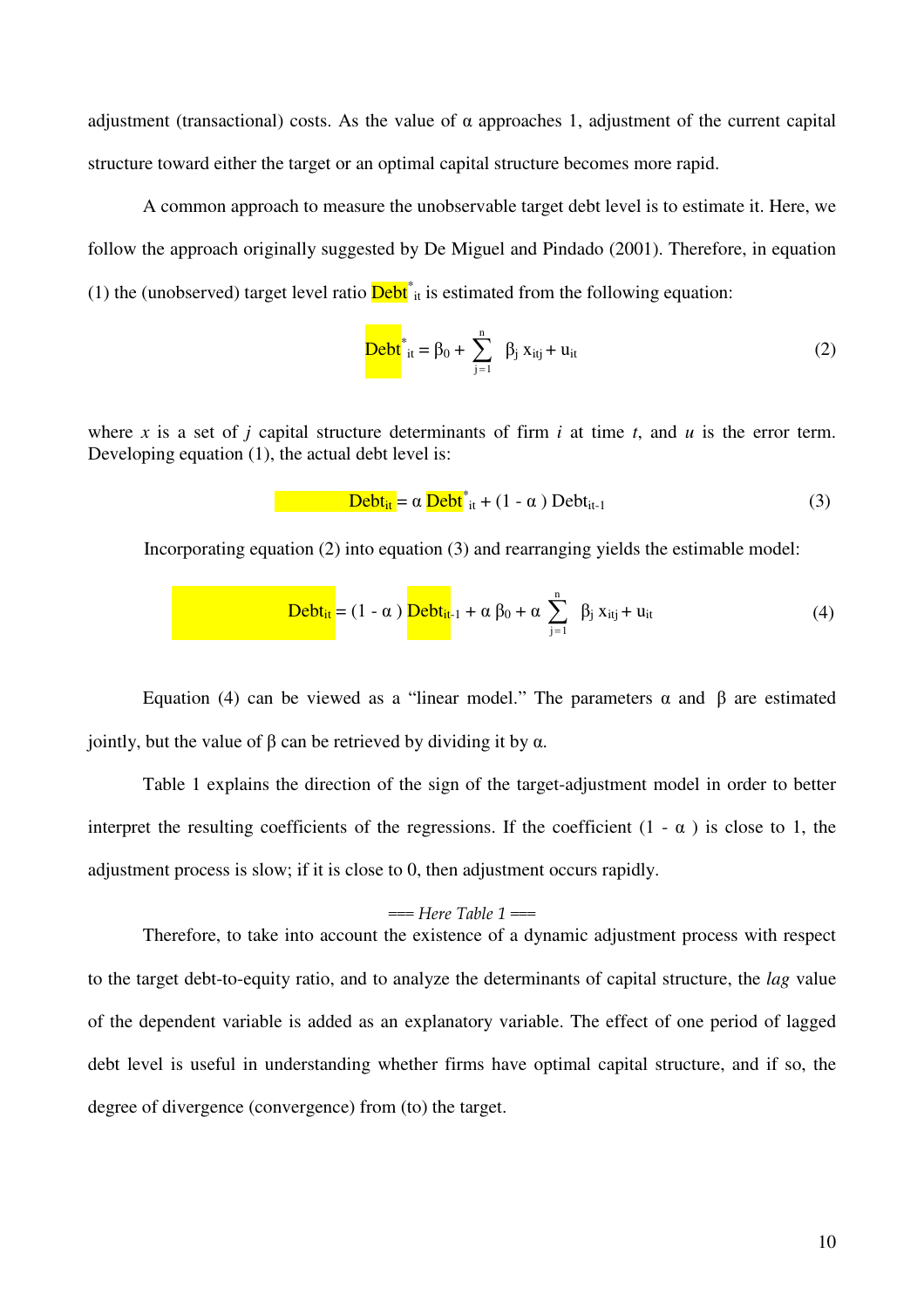Panel-data estimation was used in the present study because it is appropriate for analyzing the dynamic nature of capital-structure decisions. The estimation method was selected in order to avoid *unobservable heterogeneity* and *endogeneity*.

 In fact, because firms are *heterogeneous* there are always characteristics influencing capital structure which are difficult to measure or hard to obtain, and which do not enter our model. Therefore, if we do not control for this heterogeneity, we will run the risk of obtaining biased results. Unlike cross-sectional analysis, the panel data methodology has a great advantage in that it allows us to control for unobservable heterogeneity through an individual (firm-specific) effect,  $\eta_i$ . We also included the variable  $d_t$  to measure the temporal effect with corresponding year dummy variables<sup>14</sup>, taking into account the effect of macroeconomic variables on corporate capital structure. Therefore, consistent with Bond and Meghir (1994), our approach controlled for unobservable firm-specific fixed effects and for the time dummy variable. Consequently, in order to eliminate individual heterogeneity, our model was transformed into the following equation:

$$
\underline{\mathbf{Debt}_{it}} = (1 - \alpha) \underline{\mathbf{Debt}_{it}}_{-1} + \alpha \beta_0 + \alpha \sum_{j=1}^{n} \beta_j x_{itj} + \eta_{i} + d_t + \eta_{i}
$$
 (5)

Therefore, the error term in our models  $u_{it}$ , has been split into components. First, the above mentioned individual or firm-specific effect, η*<sup>i</sup>* . Second, *d<sup>t</sup>* that measures the time-specific effect by the year dummies. Finally,  $v_{it}$  is the random disturbance.

 In addition, the clear *endogeneity* of the corporate decision variables in our model, and especially with the use of the lag value of the debt level, could seriously affect the estimation results. Statistically, endogeneity means that the model's errors are not truly random and so the regression is mis-specified in a way that makes identifying a causal effect between two economic variables difficult. There are several potential sources of endogeneity. One of the more relevant is reverse causality. For example, it is certainly possible that some variables, as ROA, influences the debt level, but it is also possible the other way around, that leverage can influence ROA. Although

<sup>&</sup>lt;sup>14</sup> There are 26 year dummies for the 27 years of analysis and each year dummy x is equal to 1 for the year x and equal to 0 for years different from *x.*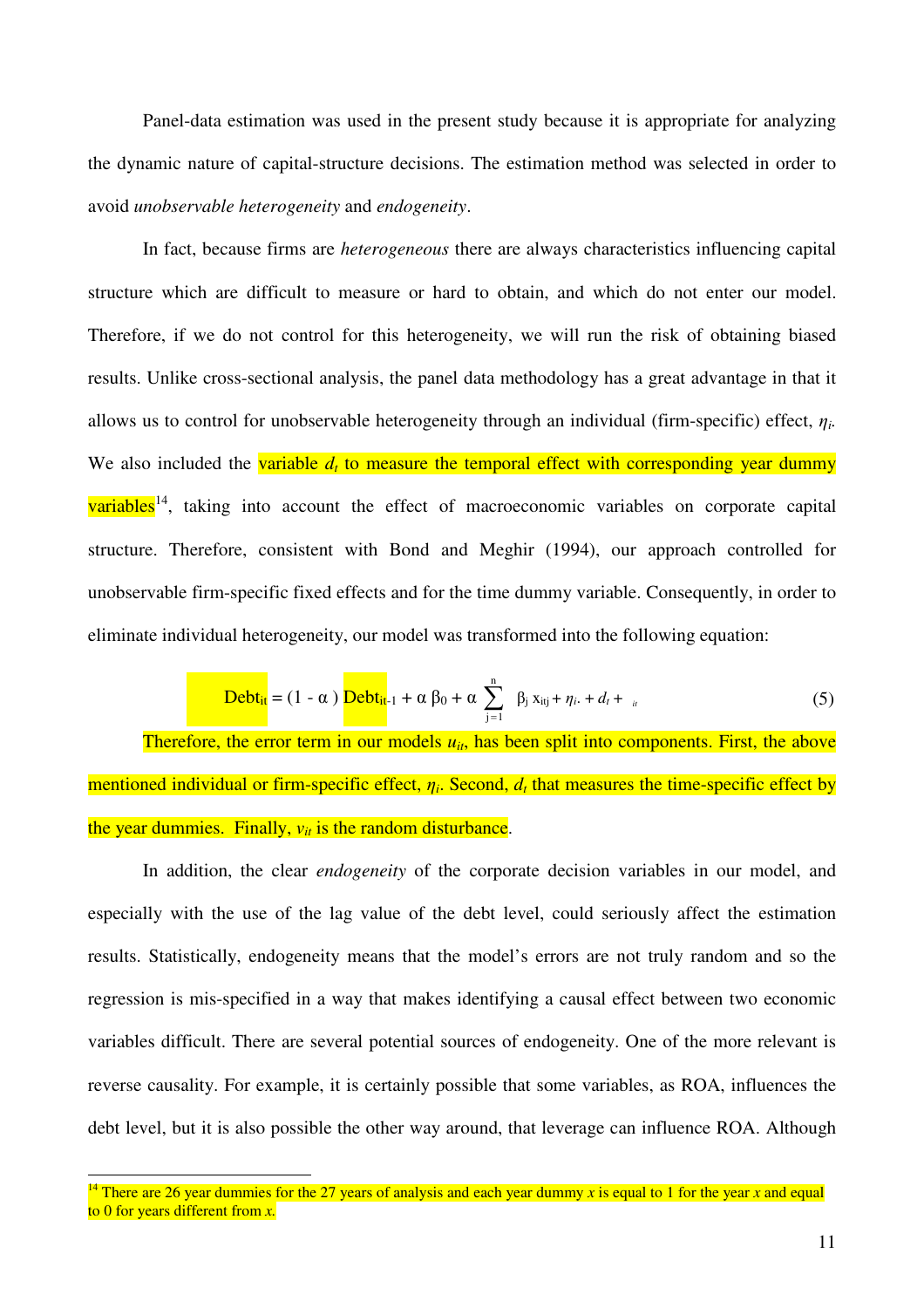poor performance may lead to higher observed debt levels (either because distressed firms borrow more, or because their market values decline, which increases their leverage ratios), high leverage levels may also lead firms to experience poor performance. Moreover, the literature, theoretically (Jensen 1986) and empirically (Balakrishnan and Fox 1993, Kochhar and Hitt 1998), highlighted that there are some studies trying to explain the effects of diversification strategy on the financial choices of the firms and others trying to explain the effects of debt/equity choice on diversification strategy. Another issue is related to the fact that leverage can be chosen by management concurrently with other firm's decisions, raising a problem of simultaneity that can suggest the use of lags of some variables. The simultaneity bias that could be present may be a result of joint determination that is present between many corporate variables. For example, the decision to issue debt can be made concurrently with the decision of a new investment in diversification. As a consequence, due to the fact that variables may correlate with the error term, and the simultaneity bias between the leverage measure and the explanatory variables can be problematic (especially with the lagged dependent variable used), seriously affecting the estimation results, it may be preferable to use instrumental variables<sup>15</sup>.

Therefore, the panel-data methodology and estimation by the Generalized Method of Moments (GMM) together allow studies of the dynamic nature of capital-structure decisions at the firm level, thereby eliminating unobservable heterogeneity and controlling for the endogeneity problem.

 The GMM approach was used to estimate equation 5. Specifically, as suggested by Arellano and Bond (1991), this equation was estimated in first differences, using lag effects as instruments<sup>16</sup>. However, Monte Carlo simulations suggest that the first-difference GMM estimator could display large finite sample biases and very low precision in the estimation of the autoregressive parameter

<sup>&</sup>lt;sup>15</sup> Testing the hypothesis of endogeneity explicitly involves testing for endogeneity in the variables, to determine whether there is a simultaneity bias in the OLS regression results, using a standard Hausman test. The results of the test of simultaneity suggest the presence of this problem.

<sup>&</sup>lt;sup>16</sup> Since the lagged dependent variables correlate with the error term, parameters estimated by conventional panel-data methodologies, such as the fixed effects model, lack desirable properties, including consistency and absence of bias. Such biases can be avoided by using the GMM after taking the first-order difference. For details, see Baltagi (2001).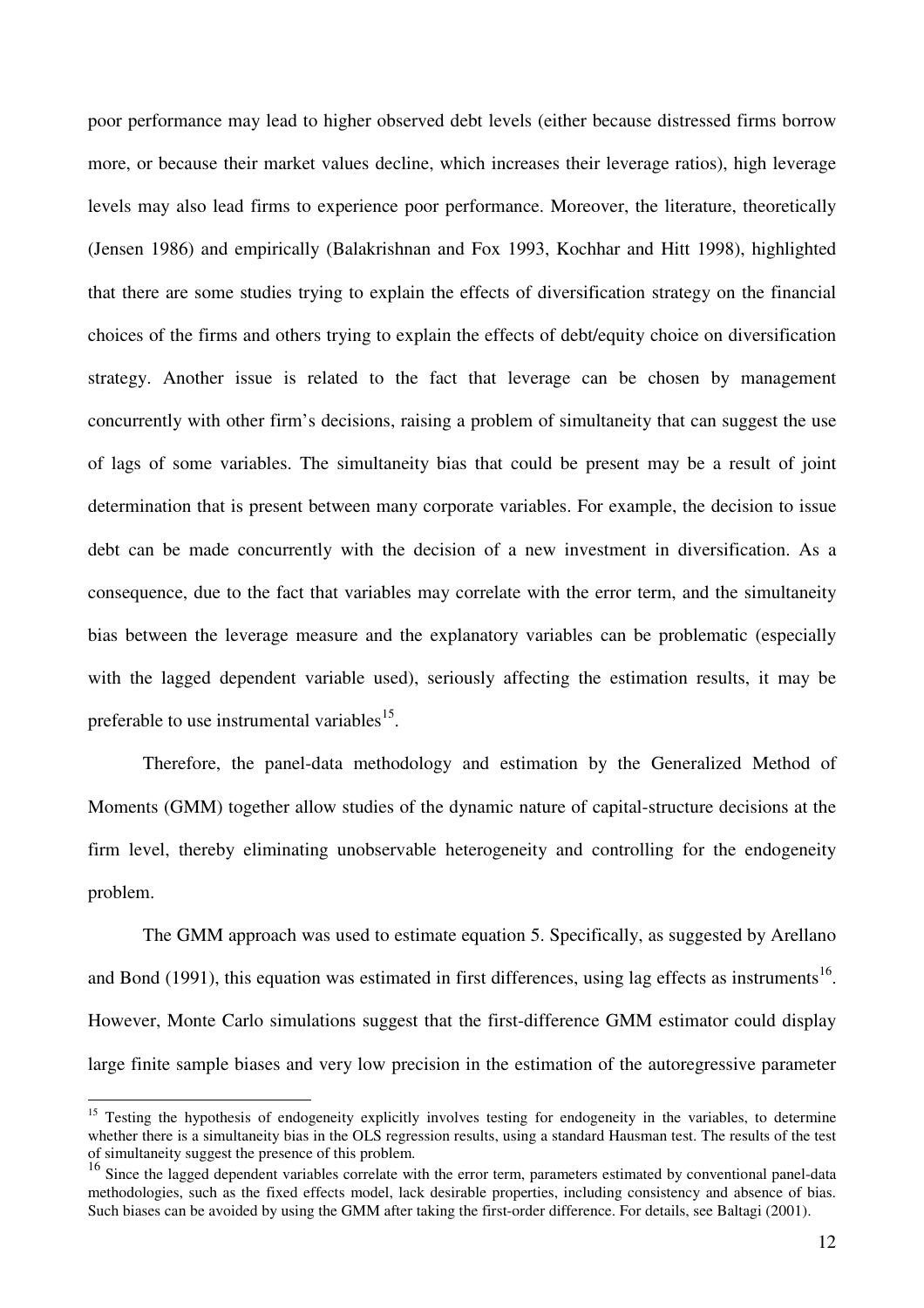(Blundell and Bond 1998)<sup>17</sup>. Blundell and Bond (1998) address these shortcomings of the first difference GMM estimator by introducing the GMM in system estimator<sup>18</sup>. We use all the righthand-side variables in the model lagged twice or more as instruments. Specifically, in order to eliminate the individual effect, we took first differences of the variables, and then we estimated the model thus obtained. This approach is correct if there is no second-order serial correlation between error terms of the first-differenced equation. In our model, this hypothesis of second-order serial correlation is always rejected. The statistics  $m_2$  were used to test for the lack of second-order serial correlation. Concerning the instruments, the Sargan statistic, which tests for the presence of overidentifying restrictions and for the validity of instrumental variables, is reported, as are two Wald statistics. Wald 1 is a test of the joint significance of the time dummy variables, and Wald 2 a test of the joint significance of the reported determinants.

Theoretical and empirical studies<sup>19</sup> have shown that ROA, non-debt tax-shields, ownership, tangibility, size, and growth opportunities affect capital structure. These variables were also included in this empirical study to underline the relation between diversification strategies and capital structure. In addition, the role of these determinants with respect to diversification status was compared in the sorted sample.

*ROA* – The relation between the capital structure and the return on asset (ROA) is theoretically and empirically controversial. In the pecking-order theory, each investment is financed with internal funds, primarily retained earnings, then with new issues of debt and, finally, with new issues of equity (Myers 1984). It follows that a more profitable firm is more likely to substitute debt for internal funds. Therefore, according to the pecking-order theory, a negative relation among debt levels and ROA is expected. However, according to the trade-off theory, more-profitable firms prefer debt in order to benefit from the tax shield; thus, a positive correlation with leverage is

<sup>&</sup>lt;sup>17</sup> Weak instruments in difference GMM motivated the development of system GMM (Blundell and Bond 1998).

<sup>&</sup>lt;sup>18</sup> System GMM augments difference GMM by estimating simultaneously in differences and levels, the two equations being distinctly instrumented.

 $19$  The work of Harris and Raviv (1991) is still valid in summarizing many of the empirical studies on the capitalstructure determinant of US firms, while Rajan and Zingales (1995) showed the main determinants in an international context.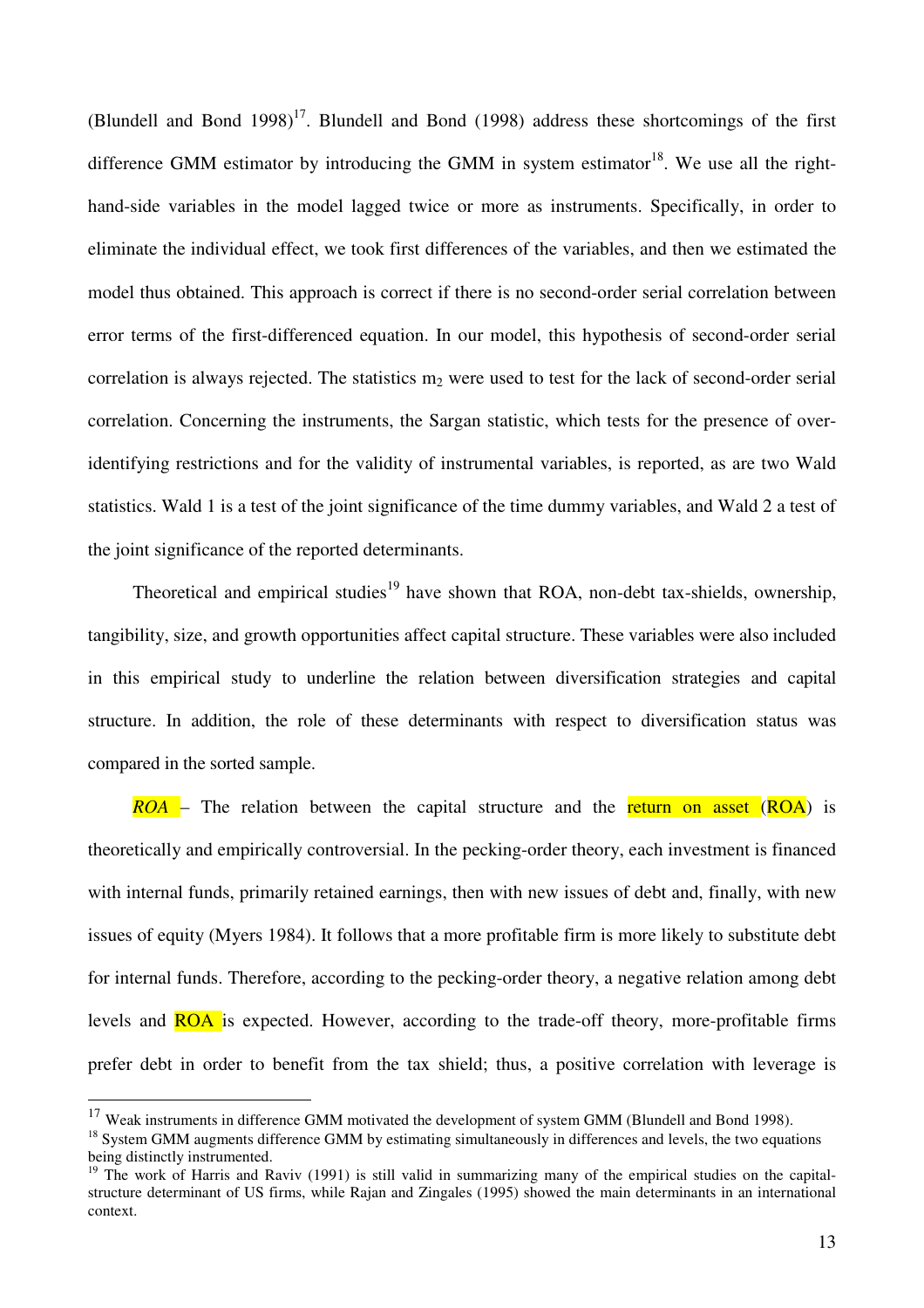expected. Empirical evidence from previous studies supported both theories (Harris and Raviv 1991). Our empirical model included **ROA** defined as earnings before interest and taxes (EBIT) relative to total assets.

*Non-debt tax shields (NDTS) -* The Italian legislation specifies that firms are subject to a complex tax system. This system is difficult to manage, and allows for strong penalties to be imposed on transgressing managers and entrepreneurs. Moreover, the overall tax rate for companies has been one of the highest in Europe for decades, with an overall tax rate of about 40-43%. As a consequence, in Italy firms are particularly sensitive to the possibility of tax deductions. DeAngelo and Masulis (1980) argued that firms able to reduce taxes by methods other than deducting interest will employ less debt in their capital structure. Non-debt tax shields may be regarded as substitutes for tax benefits of debt financing; as a consequence, tax advantage of leverage will decrease when other tax deductions (such as depreciation) increase. Accordingly, if a firm has a large amount of NDTS, such as depreciation, the probability of negative taxable income is higher and it is less likely that the amount of debt will be increased for tax reasons. Consistent with this argument, debt level should be inversely related to the level of the NDTS, measured in this study as depreciation divided by total assets.

*Ownership concentration –* Due to the fact that the governance of a firm, and thus its financial decision-making, is strictly influenced by the *ownership structure* (Jensen and Meckling 1976), a variable that addressed ownership control has to be included. A feature of the Italian economy is that, in most cases, the Italian model of corporate governance far from the one proposed by Berle and Means (1932); there is not a wide separation between ownership and control. Generally, the largest shareholder holds a substantial block of shares, holding an effective control (La Porta et al. 1999). In a country such as Italy, the inefficiency of law, combined with weak enforcement and the weak legal protection prevalent in the Italian economic system leads to a higher concentration of ownership as a mechanism of protecting owners' interests (La Porta et al. 1999). Indeed, the dominant shareholder has a relevant discretionary power to use financial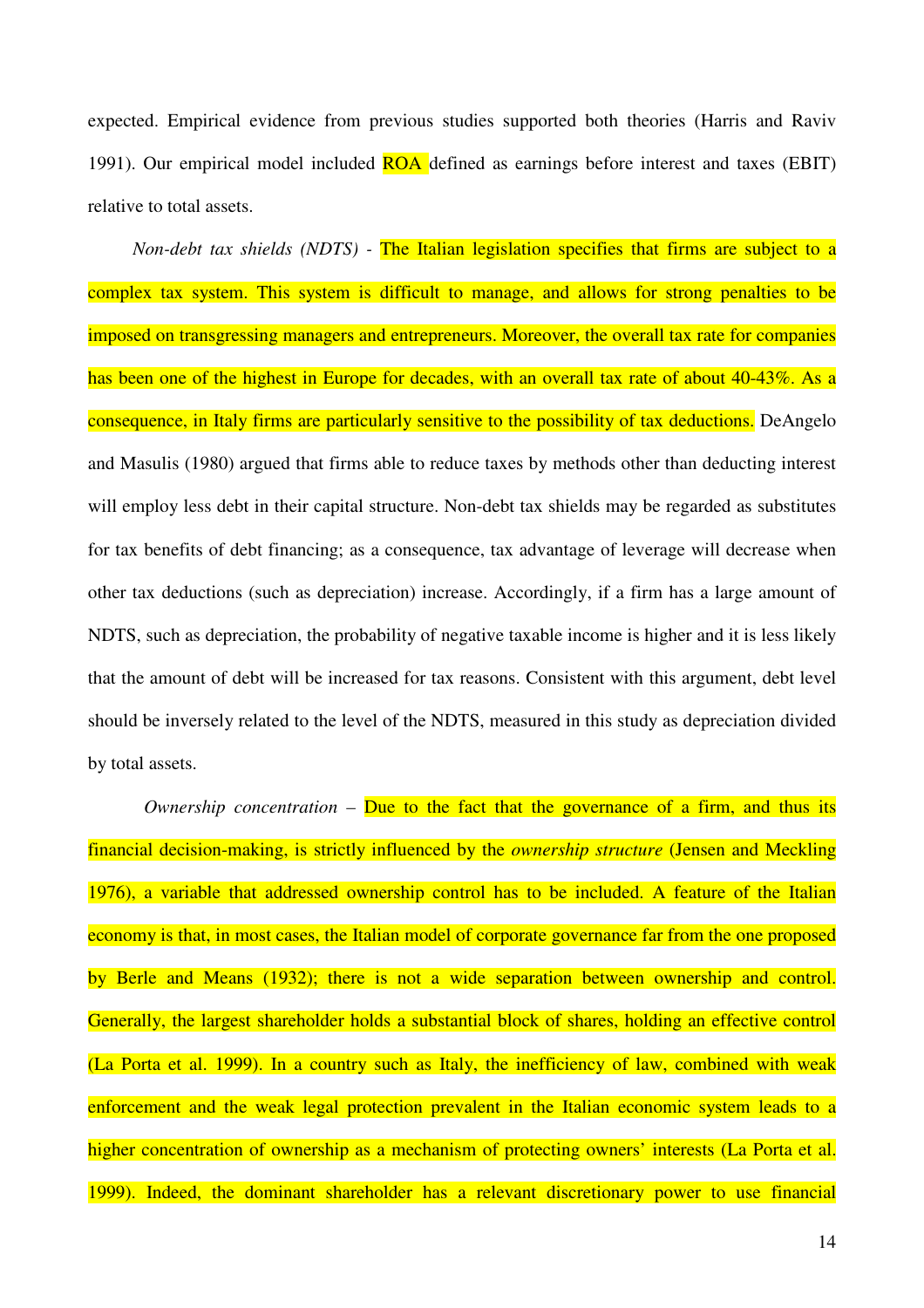resources, sometimes allowing for opportunistic behaviours. Individuals holding a majority of the controlling power (high level of equity shares) are not inclined to loosen their grip on their companies. This can limit the financial resources available to a firm because growth frequently requires significant levels of outside equity resources. Moreover, one of the disadvantages of this tight concentration of ownership is that it acts as an additional factor influencing financial decisions and may serve as a constraint on a firm's expansion - since growth often requires a significant amount of outside financing, which would reduce control<sup>20</sup>. Thus, the variable ownership concentration included in the model takes into account an important characteristic of Italian firms' ownership structure and considers the percentage of shares held by the primary shareholder (who has the highest percentage of shares).

*Tangibility* - The agency costs of debt due to the possibility of moral hazards on the part of borrowers increases when firms cannot collateralize their debt (Jensen and Meckling 1976). Hence, lenders will require more-favorable terms and firms may choose equity instead. To mitigate this problem, a large percentage of a firm's assets can be used as collateral. Tangible assets provide better collateral for loans and thus are associated with higher leverage (Titman and Wessels 1988, Rajan and Zingales 1995). Asset tangibility is measured as the ratio of property, plants, and equipment to total assets.

*Size -* In previous studies, the size of a firm was found to be an important determinant of leverage (Harris and Raviv 1991, Rajan and Zingales 1995). Large firms tend to have more collateralizable assets and more-stable cash flows. Thus, typically, a company's size is inversely related to the probability of default, which suggests that large firms are expected to carry more debt. Diamond (1989) also argued that large established firms have better reputations in the debt markets and thus can assume more debt. The size of a firm is measured by the log of its total assets.

*Growth opportunities* - Firms with high growth opportunities will retain financial flexibility through a low leverage in order to be able to exercise those opportunities in subsequent years

 $20$  This concentration, a by-product of the relative lack of protection of minority shareholders by Italian securities law, has been suggested to also restrict growth.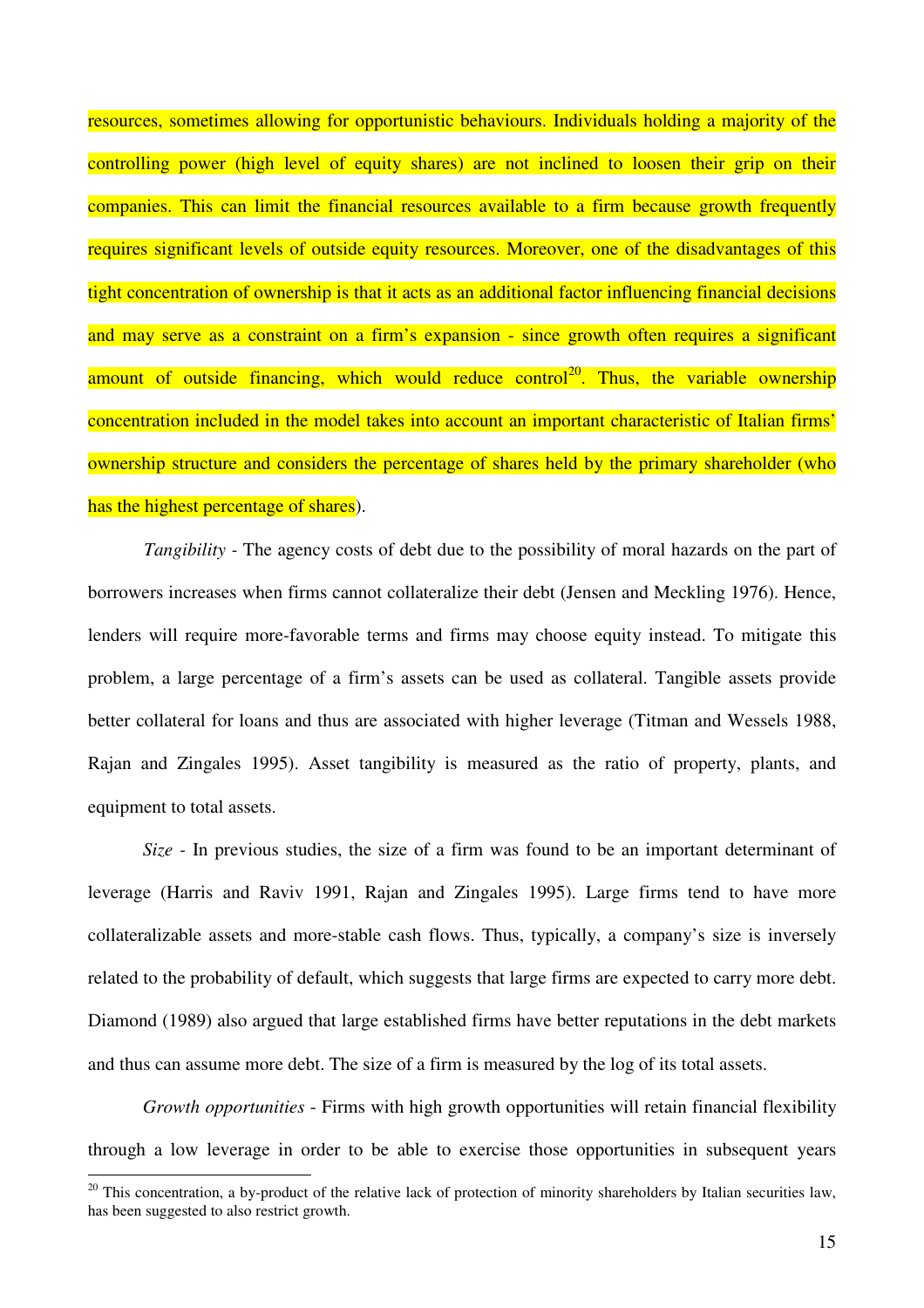(Myers 1977). A firm with outstanding debt may forgo such opportunities because investment effectively transfers wealth from stockholders to debtholders (Jensen and Meckling 1976). Therefore, leverage is expected to be negatively related to growth opportunities. Growth opportunities are expressed by the growth rate of annual sales (sales growth).

#### **4. Data and Descriptives**

 $\overline{a}$ 

The analysis is based on the data provided by Mediobanca - Ricerche & Studi  $(R & S)$  for Italy. The R&S Directory is the source provided by Mediobanca, the first edition of which appeared in 1976, is an annual publication that contains a broad range of high-quality financial and nonfinancial information on the leading Italian companies, in terms of total assets and value added; the aim is to provide a fully comprehensive financial profile of their operations, enabling the user to gain in-depth knowledge of large leading Italian companies<sup>21</sup>. The sample consisted of a panel made up of 180 Italian listed and unlisted firms evaluated in the period from 1980 to 2006. Data for a firm included in the sample were considered only if available for at least six consecutive years between 1980 and  $2006^{22}$ . Firms belonging to the financial-services industry were excluded. The sample comprised 2085 observations. This is a unique database, created using the R&S books until the 2000 and the PDF-files up to the 2006. R&S is the only database on Italy with details on the numbers and the amount of sales for each business segments, that allows analysis on the corporate diversification; we get all the data available with the features we need.

Compared with previous studies, our sample focused on a smaller number of firms but the analysis was based on a longer period. Previous empirical evidence regarding the effect of diversification on capital-structure determinants is quite limited. Rumelt (1974), for 249 USA firms, observed that firms employing a strategy of unrelated diversification have the highest debt level.

<sup>&</sup>lt;sup>21</sup> R&S by Mediobanca, available through the subscription of University of Calabria, provides a detailed balance sheet analysis, complemented by a profile of the company's history and its operations, the names of its directors, and major shareholders, figures on production and market share, details of production facilities, sales, employees and, in the case of listed companies, stock market performance.

 $22$  This strong requirement is a necessary condition since we lost one-year data in the construction of some variables (the growth opportunities variable, for instance), we lost another year-data because of the estimation of the model in first differences, and four consecutive year information is required in order to test for second-order serial correlation, as Arellano and Bond (1991) point out. We need to test for the second-order serial correlation because our estimation method, the Generalized Method of Moments (GMM) is based on this assumption.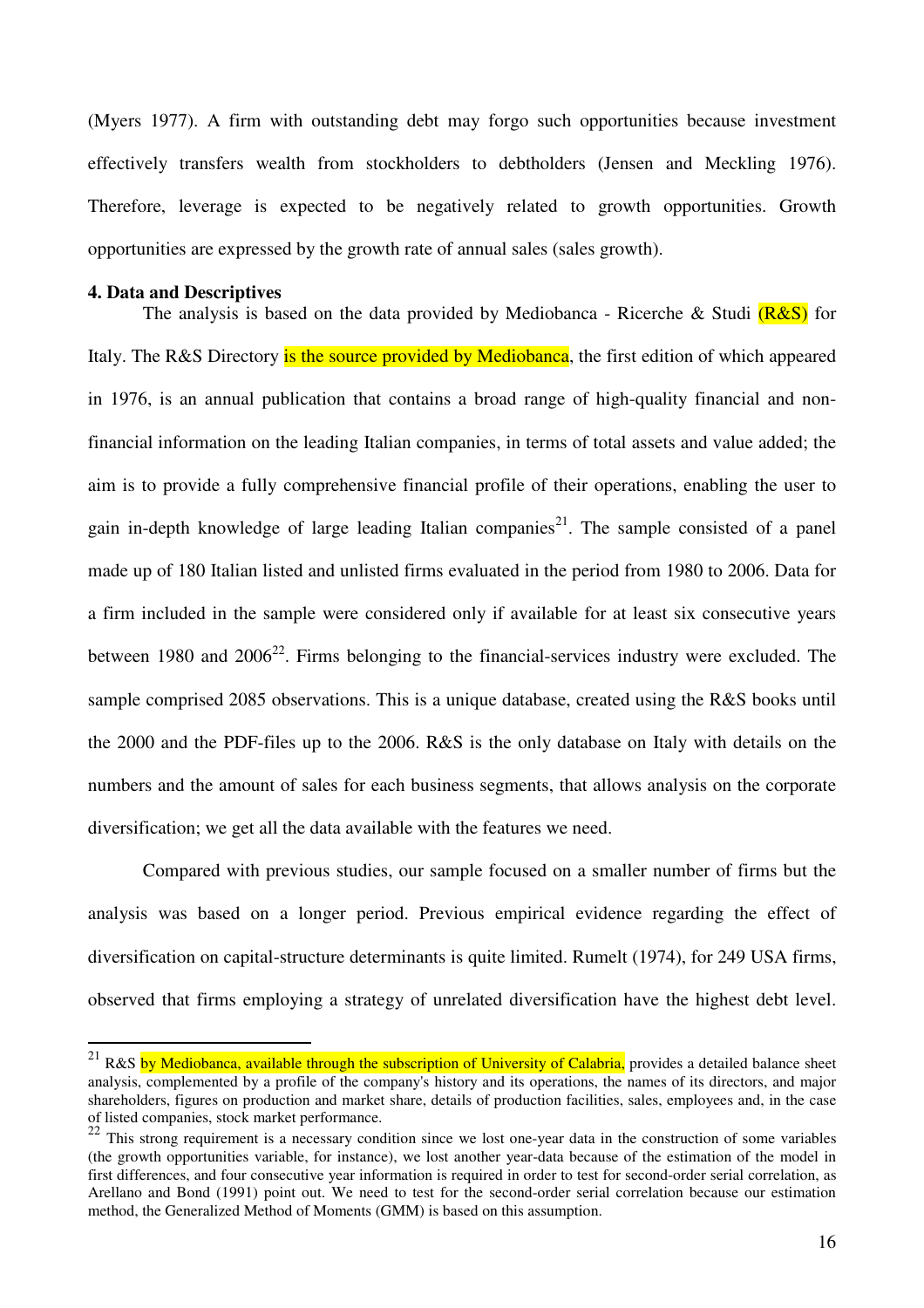Barton and Gordon (1988), for 279 USA firms, and Lowe et al. (1994), for 176 Australian firms, obtained similar results. Kochran and Hitt (1998), focusing on 187 USA firms, showed that equity financing is preferred for related diversification, while unrelated diversification is associated with debt financing. Anderson et al. (2000) found that 199 USA multi-business firms have higher debt ratios than firms that operate in a single segment. In contrast, Alonso (2003) analyzed 480 Spanish manufacturing firms during the period from 1991 to 1994 but did not find a significant relation between leverage and diversification. While many of these articles used the deterministic Rumelt categories to study the capital structure-diversification relation (Lowe et al. 1994, Barton and Gordon 1988, Rumelt 1974), others used directly total diversification measures (Low and Chen 2004, Alonso 2003, Singh et al. 2003), while just Kochhar and Hitt (1998) use the related-unrelated diversification measures. Instead, our analysis tried to be comprehensive applying a multiple research approach and paying attention to the related-unrelated type of diversification.

An inductive approach was applied to identify structural differences between the firms in the sample with respect to diversification strategies. Therefore, a *k*-means cluster analysis was carried out with the goal of verifying whether there were differences between groups of firms in terms of diversification strategies (according to the DT, DR, and DU). Therefore, we ran a k-means cluster analysis using DT, DR and DU as input data in order to identify and to profile firms according to their diversification features. The number of clusters *k* leading to the greatest separation (distance) was not known *a priori* but was computed from the data. The goals were to minimize variability within the clusters and to maximize variability between clusters. The cluster analysis examined two, three, four, five, six and seven clusters and, to infer the correct cluster number, we conducted a pseudo-*F* test (Calinski and Harabasz 1974). Pseudo-*F* increases up to the three-cluster solution, suggesting the latter as the optimal one. The three-cluster solution yielded F-values larger than 74.318 (all p-values 0.000); therefore, three clusters were identified that presented different diversification features. For robustness we re-ran the k-means cluster analysis using as input data DT, DR and DU jointly with some control variables to take into account firm-specific factors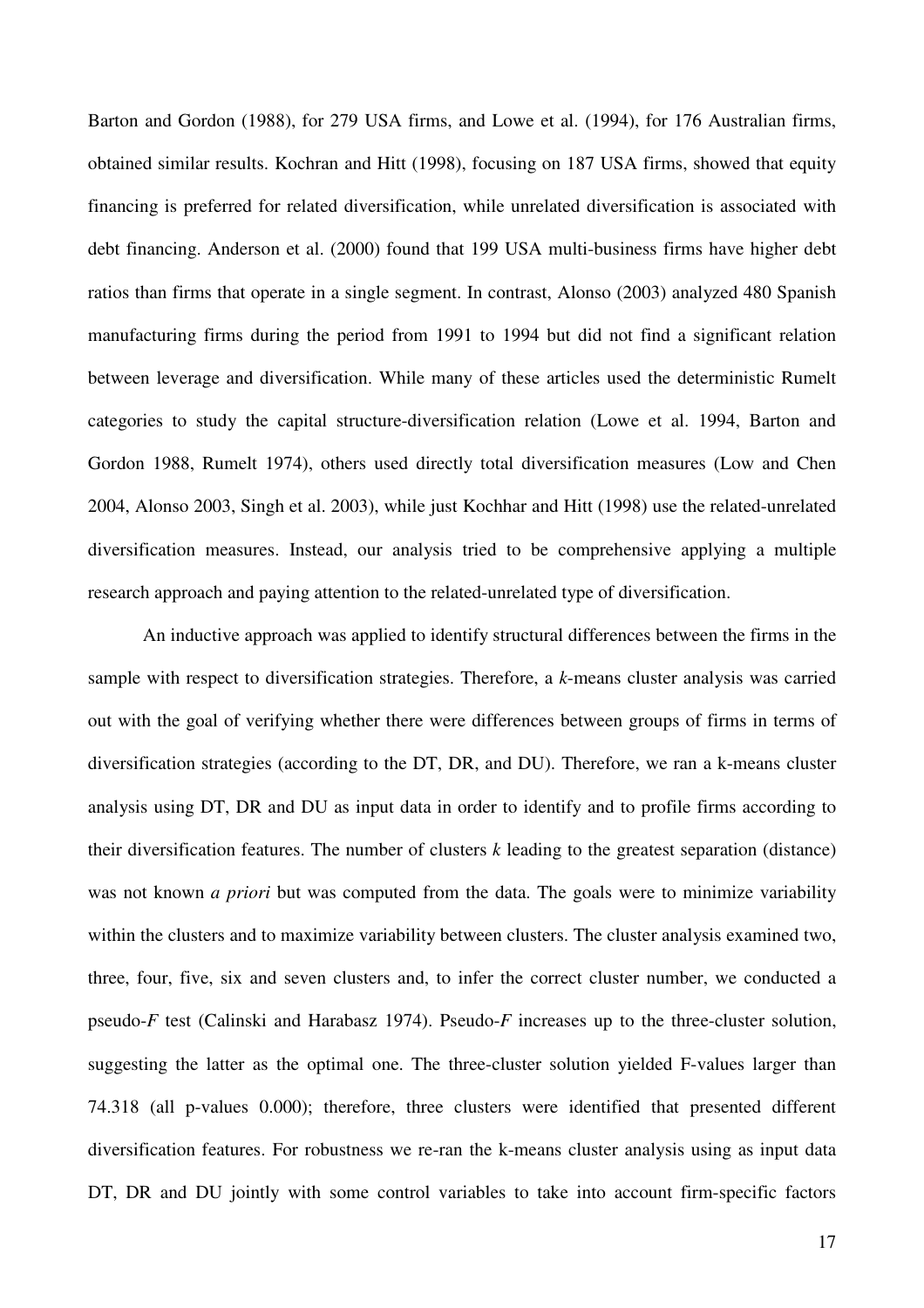(ROA, Leverage and Size); the results were less then 1% different in the output, suggesting that the diversification variables used provide important scores to differentiate firms<sup>23</sup>.

To gain further support for the three-cluster solution, we conducted a validation procedure suggested by Lattin et al. (2003). Specifically, we split the sample into two subgroups by applying a random selection procedure. The calibration sample included 1475 firms (around 70%), whereas the validation sample encompasses 610 firms (around 30%). First, we ran a k-means cluster analysis on the calibration sample and saved final centroids. The resulting three-cluster solution was substantially identical to the whole sample analysis. Second, we used final centroids from the calibration data to classify firms from the validation sample. This classification is denoted as  $S_1$ . Third, we ran a k-means cluster analysis on the validation sample and used final centroids from such application to classify firms from the validation sample. This classification is denoted as  $S_2$ . Finally, we cross-tabulated  $S_1$  versus  $S_2$  and assessed the agreement between the two solutions. The latter step was achieved by computing the Rand Index (Lattin et al. 2003), which indicates the proportion of agreement between  $S_1$  and  $S_2$  over all the possible combinations between firms in the clusters. We found a Rand Index of 0.925, which shows a quite perfect agreement between  $S_1$  and S<sub>2</sub> and suggests a strong capability of the clustering model to classify firms.

Firms in cluster 1 were low in diversification measures. Firms in cluster 2 had a high level of total diversification, with a high degree of related diversification and a low degree of unrelated diversification. Firms in cluster 3 had a high level of total diversification, with a low degree of related diversification and a high degree of unrelated diversification. According to these results, and by looking at the descriptives of these three clusters, it was possible to describe, refer and label to these groups of firms as "specialized" (cluster 1), "related-diversified" (cluster 2), and "unrelateddiversified" (cluster 3). We computed cross-tabulations to describe clusters relative to the main variables of the analysis. Table 2 show the descriptive statistics for the three groups of firms as outcomes of the cluster analysis.

 $2<sup>23</sup>$  Moreover, as a further robustness check, we ran the cluster analysis with period-average value for all the firms. The results did not change the cluster membership.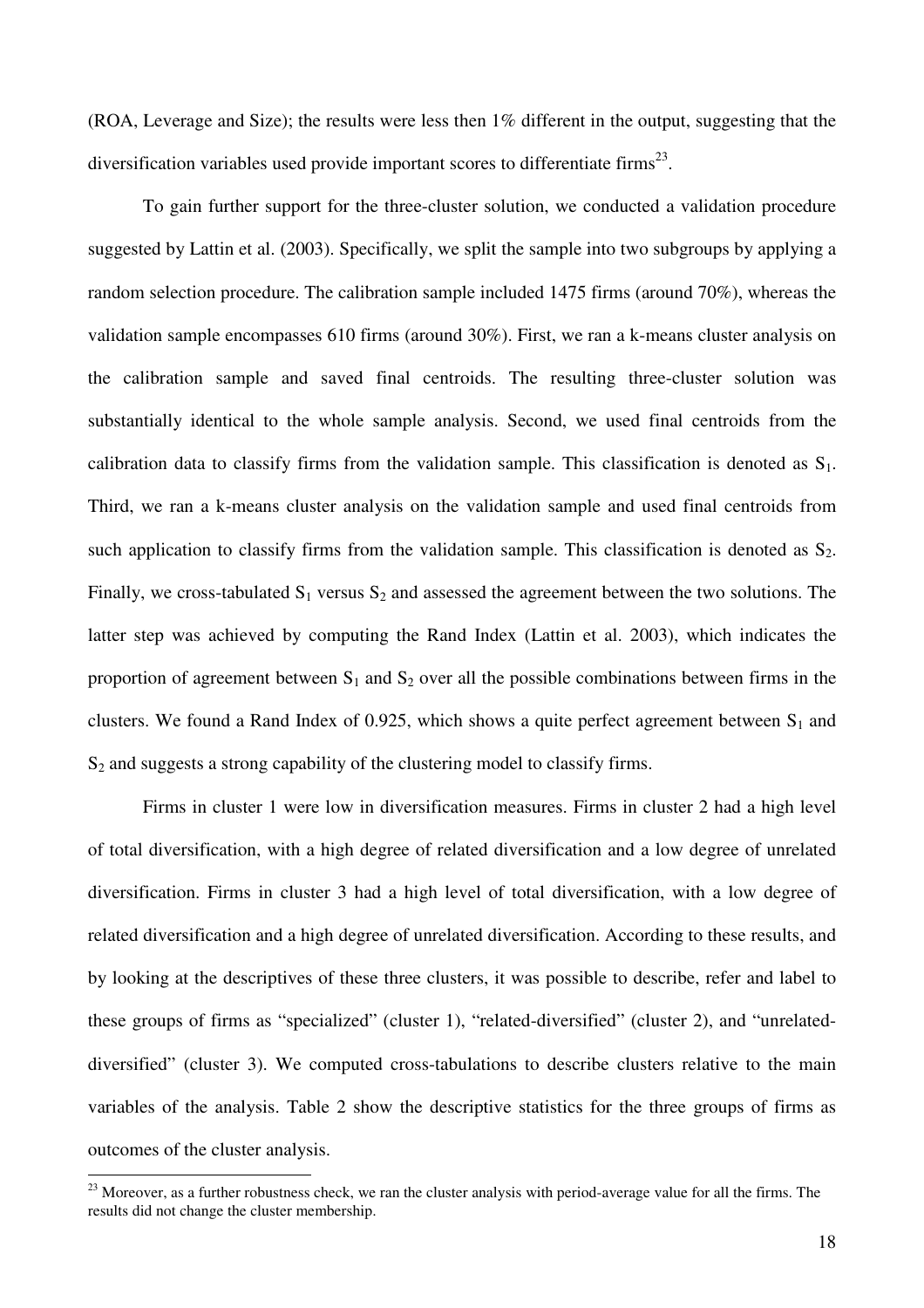#### $==$  Here Table 2  $==$

The first part of table 2 shows the main descriptive statistics for the variables used in the analysis. Some variables, such as debt, were symmetrically distributed while others, such as diversification measures, were quite asymmetrically distributed. The second part of table 2 compares, respectively, the mean by groups of firms, sorting the samples by groups resulting from the cluster analysis.

The cluster analysis reveals relevant and statistically significant differences among the three groups of firms, showing that the debt level in the firms depended on the type of diversification. Related diversified firms made much less use of debt than was the case for either unrelateddiversified or specialized firms (as predicted by the transaction cost theory). Unrelated-diversified firms carried more debt than either related-diversified or specialized firms, probably due to the low probability of distress and the low cost of debt (coinsurance effect). Therefore, it is important to differentiate among the financial policies adopted by product-diversified firms with respect to the degree of relatedness of the business segments in which they operate.

#### **5. Empirical Results**

 $\overline{a}$ 

This section presents the results obtained by estimating the model with the GMM technique. The key identifying assumption, that there is no serial correlation in the error terms, was verified by testing for the absence of a second-order serial correlation in the first residuals. The Sargan statistic, which confirms the absence of correlation between the instruments and the error term<sup>24</sup>, as well as the  $m<sub>2</sub>$  tests, suggested that the dynamic feature of our model for the sample of Italian firms was valid, well-specified, and consistent<sup>25</sup>.

Table 3 shows the GMM results for groups of firms compared according to the degree and direction of diversification, defining diversity by the cluster analysis approach.

 $24$  We have applied some straightforward techniques that provide the basis for some minimally arbitrary robustness tests: simply cutting the number of instrument count (lag) and examining the behaviour of the coefficient estimates and overidentification tests. As suggested by Roodman (2007), we repeatedly selected random subsets from the collection of potential instruments and looked how key results such as coefficients of interest and the p-value on the Sargan statistic vary with the number of instruments. None of the coefficients systematically lose significance as the instrument count falls, this should signal the lack of overfitting problems.

<sup>&</sup>lt;sup>25</sup> Specifically, the Sargan statistic confirms the absence of correlation between the instruments and the error term in the model, and the hypothesis of serial correlation in the residuals is always rejected.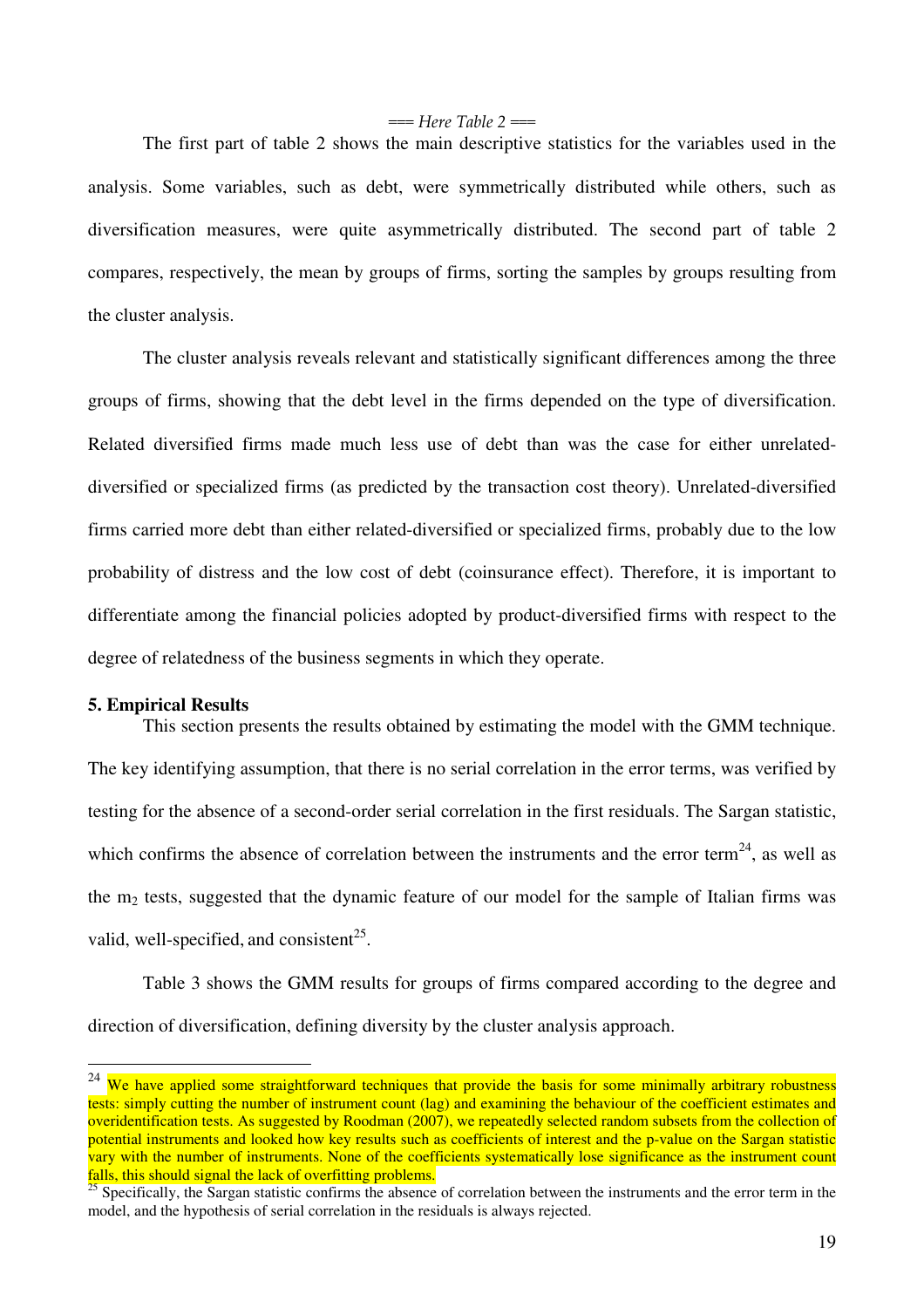$==$  Here Table 3  $==$ 

The previous year's debt ratio has a positive influence on the current debt level, significant at the 1% level. As a general overview the size of the coefficient of the lagged debt level variable,  $(1 - \alpha)$ , interpreted according to the direction provided in table 1, was in the range 0.29–0.65. As a consequence, the parameter α, which measures a firm's speed of adjustment of the current debt ratio toward a target debt ratio, was in the range 0.35-0.71.

Therefore, the adjustment coefficient presented a relatively wide range, having values below and above 0.5, showing a certain variety in the financial behaviour for firms with different diversification strategies<sup>26</sup>. In particular, the speed of this adjustment was changing among the three groups of firms, according to the different diversification strategy adopted; the significant results obtained for the coefficient (1-α) showed a wide spread, especially between related and unrelated diversified firms. As argued by Ozkan (2001), the adjustment process is a trade-off between the adjustment (transaction) costs involved in moving towards a target ratio and the costs of being in disequilibrium. If the latter costs are greater than the former ones, then the estimated coefficient 1 -  $\alpha$  should be close to zero and firms will try to quickly attain the target of an optimal debt level. Based on the estimated adjustment speed, convergence toward a target seems to explain much of the variation in firms' debt ratios. However, as showed in table 4, it is fundamental to differentiate this effect for level of diversification and for type of diversification, related or unrelated.

Specifically, specialized firms reported a target-adjustment coefficient that, although is statistically significant, did not show any economic significance; a value close to 0.5 means that it is both far from zero as well as from one. Instead, firms that had adopted a related diversification strategy moved more slowly toward their target capital structure, while firms with an unrelated diversification strategy quickly adjusted their capital structure to the equilibrium level. In the latter case, the role of the internal capital market is supposed to be relevant in providing support in

 $^{26}$  According to table 1, if the coefficients of the target-adjustment model is close to 1, firms do not adjust, while if the coefficients of the target-adjustment model is close to 0 firms automatically adjust. Thus, if the coefficient of the targetadjustment model is lower than 0.5, that separates in two equal half the possible range of the target-adjustment coefficients  $[0 - 1]$ , firms tend to adjust, and the opposite can be implied if the target-adjustment model is higher than  $0.5.$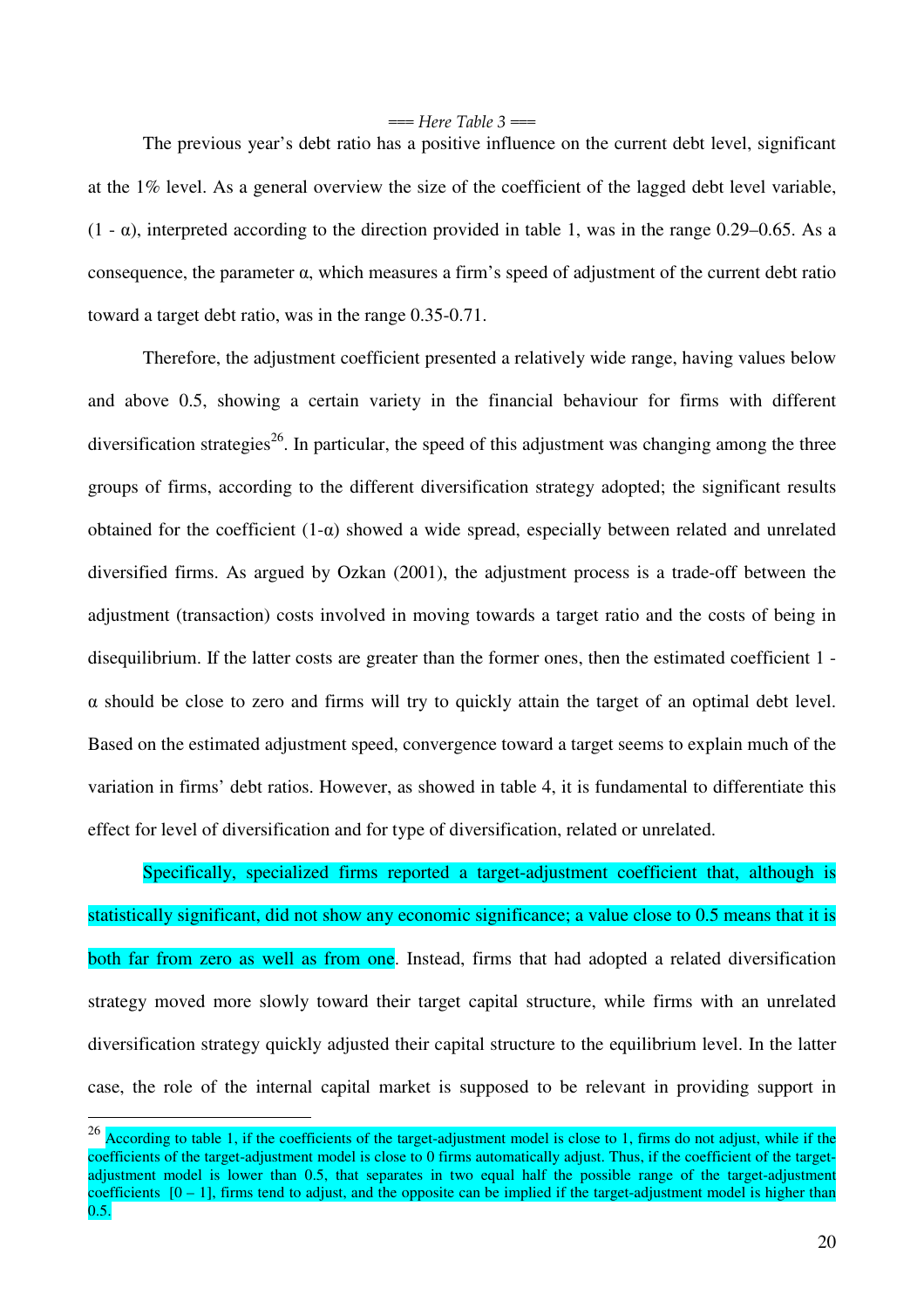adjusting toward the target debt level. According to the transaction cost theory, unrelateddiversified firms—by mainly using general-purpose assets, which have a high liquidation value in case of bankruptcy—have a higher capacity to meet scheduled interest payments and can easily manage more debt. Therefore, easier access to the credit market together with the existence of an internal capital market allows unrelated-diversified firms to strictly move toward a target debt ratio. Conversely, related-diversified firms, which mainly use special-purpose assets and which have a low liquidation value, more than specialized firms, face higher transaction costs and adjust relatively slowly to their target debt ratio. These firms face contingent problems in their access to the credit market and are more vulnerable to situations that must be dealt with by management over time.

Therefore, we found that while unrelated-diversified firms quickly move toward an optimal debt ratio, related-diversified firms do so more slowly. Firms that adopt a related diversification strategy are subject to greater transaction costs and thus have to maintain financial flexibility to satisfy their financial needs and be able to not miss investments with positive net present value. Conversely, firms that have diversified into unrelated businesses are subject to lower transaction costs and, in general, are able to quickly adjust to their target debt level; they are thus less exposed to contingencies in the capital market. In this case the results generally supported the trade-off theory for unrelated diversified firms.

As previous research has shown, capital structure depends on several firm-specific characteristics, and diversification features seems to reveal differences in their effects.

The results, generally, show that the choice of debt level is a negative function of ROA and NDTS, and a positive function of size and tangibility. In general, to differentiate between related and unrelated diversification seemed to be justified; a comparison of the three groups of firms established that there are relevant differences in the sign (ROA and ownership) and in the intensity (tangibility and size) of the coefficients of capital-structure determinants.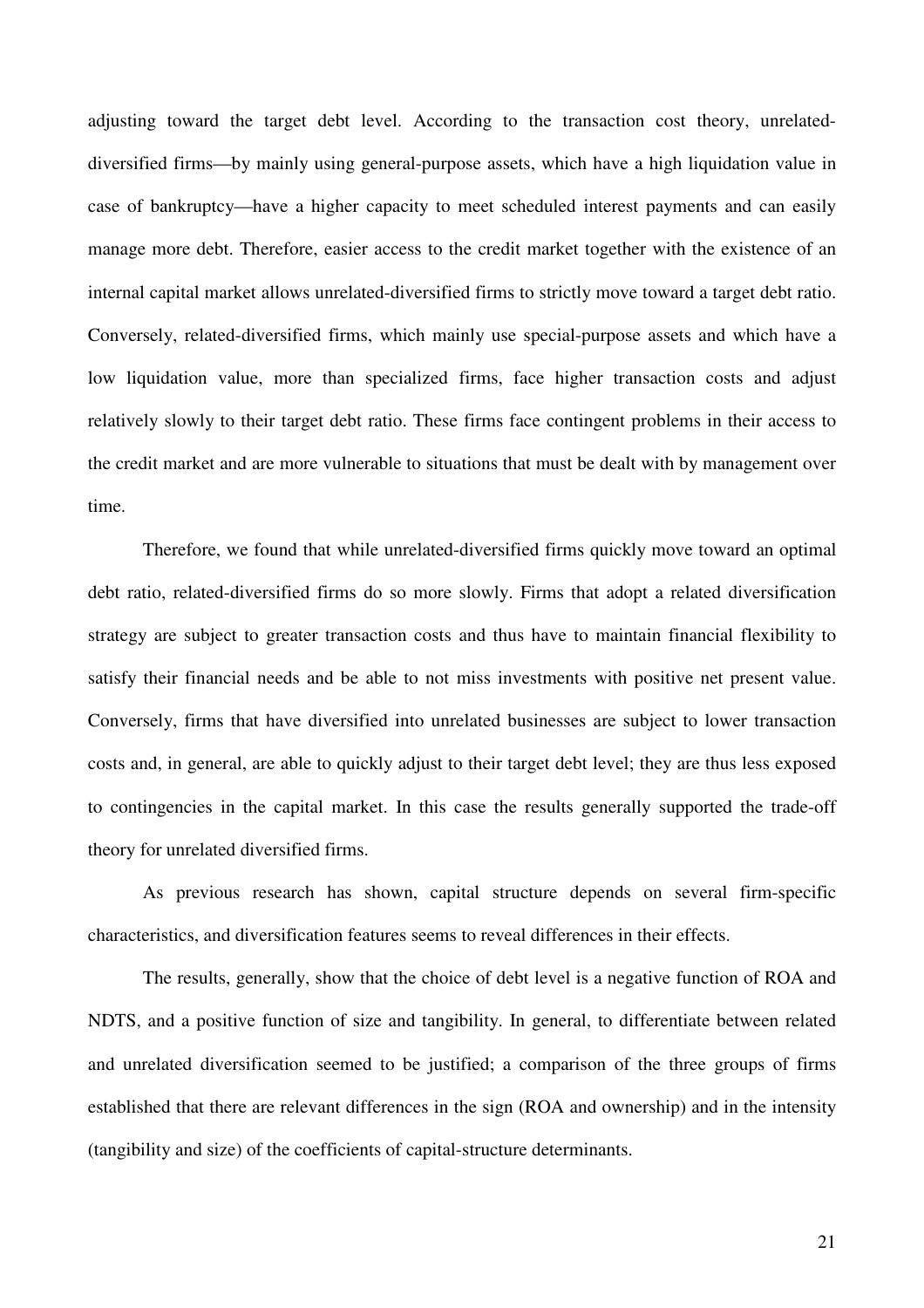The link between ROA and debt was different for unrelated-diversified firms compared to related-diversified or specialized firms. The positive link between ROA and debt indicated that more-profitable unrelated-diversified firms preferred debt as a source of finance. According to the trade-off model, expected bankruptcy costs decline when ROA increases, the deductibility of interest payments induces more-profitable firms to use debt, and a higher debt ratio helps to control for agency problems by forcing managers to pay out more of a firm's excess cash. Conversely, a negative link between ROA and debt was exhibited by specialized and, especially, by relateddiversified firms. According to the pecking-order theory, these two types of firms seem to prefer to raise capital, first from retained earnings and second from debt. This preference is due to the costs associated with external-financing issues in the presence of asymmetric information. Therefore, the market seems to raise doubts about the soundness of strategies based on diversification into related business, and such firms have to finance this choice through internal resources.

The relation between NDTS and debt was always negative and it was slightly stronger for unrelated-diversified firms. This result corroborates the role of the tax factor, in which NDTS is a substitute for debt in reducing firms' tax burdens. When NDTS exist, then firms are not likely to fully use debt tax shields (substitution effect). In other words, firms with large NDTS have less incentive to use debt tax shield to benefit interest deductibility, and thus may issue less debt.

Ownership exerted a negative influence on debt ratio for specialized firms (and mainly for related-diversified firms) and a positive one for unrelated-diversified firms. In particular, when diversified firms were sorted according to the degree of correlation among businesses, then ownership concentration influenced capital-structure decisions for related-diversified firms while, vice versa, it positively affected debt use in unrelated-diversified firms. For the latter type of firm, debt and ownership exerted a controlling effect on management with respect to value-destroying decisions.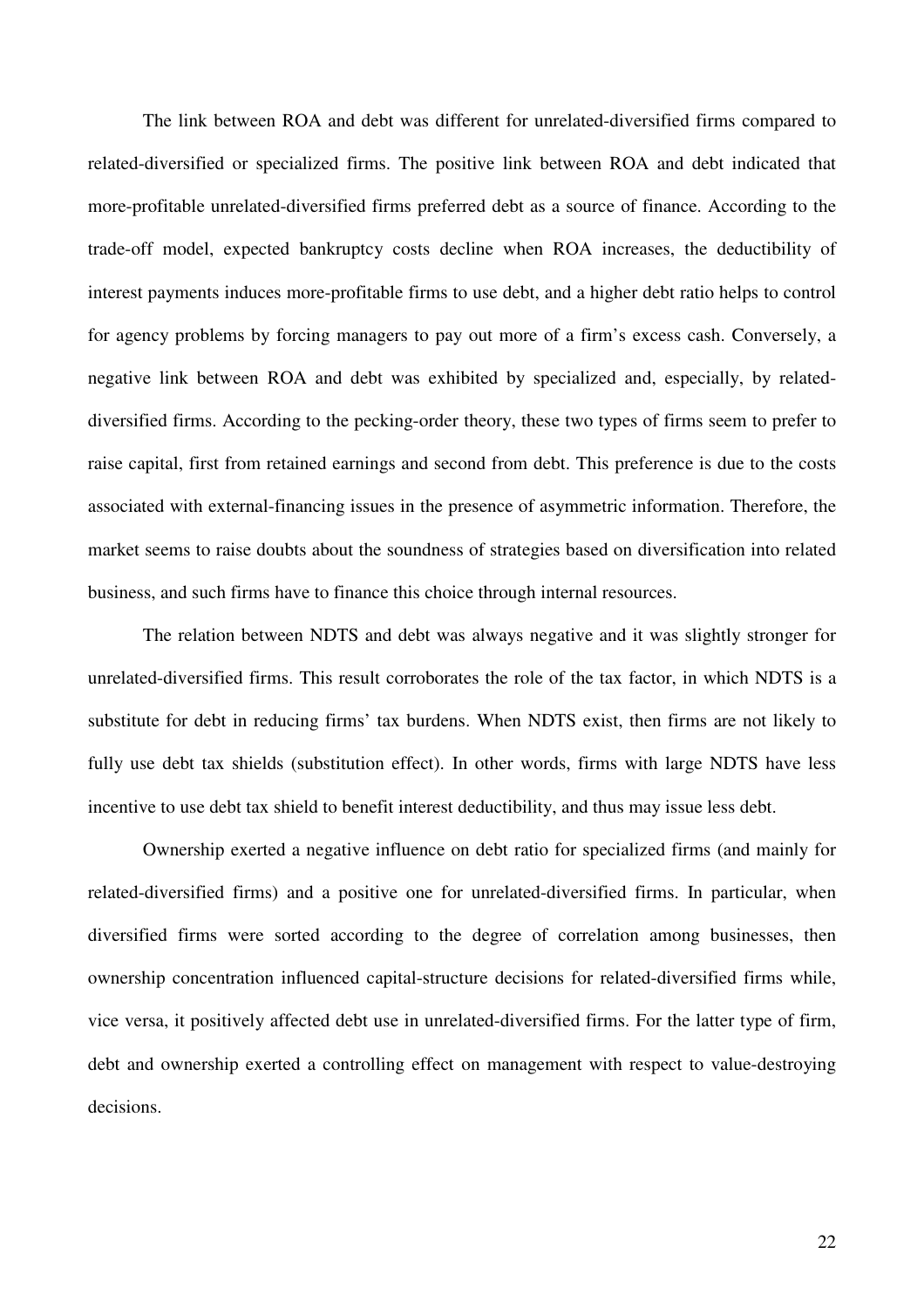Specialized firms and related-diversified firms were also sensitive to the level of tangibility, since higher levels of tangible assets grant these firms cheaper access to debt $^{27}$ . These assets are less subject to information asymmetries and usually retain a high value in case of liquidation. Moretangible assets alleviate bondholder-shareholder conflicts, since creditors have a guarantee of repayment, even during liquidation. This result suggests that specialized firms and relateddiversified firms use tangible assets as collateral when negotiating borrowing. Vice versa, unrelated-diversified firms are able to borrow by relying on cash-flow stability and reduced business risks; when cash flows are more stable and firms are less exposed to the risk of bankruptcy, the relevance of tangibility to borrowing disappears.

Size was also positively related to the debt ratio. It was particularly relevant in granting better access to credit for specialized firms and related-diversified firms; the effect of the coefficient was economically stronger for such firms than for unrelated-diversified firms. Relatively large firms tend to be less prone to bankruptcy, since they have better access to the credit market, as it is less subject to asymmetric information, and therefore are granted better borrowing conditions. For unrelated-diversified firms, which are inherently larger, size is less relevant in affecting debt choice.

Finally, the growth opportunity variable was not statistically significant. While theoretical arguments assume the relevant role of the growth opportunity factor, the lack of any significant result could be due to the fact that we used sales growth as proxy. In general, this is not a good proxy, because it accounts for past growth and not for future opportunities. However, we could not apply better proxies as the Tobin's Q, scrutinizing a sample of Italian listed and unlisted firms.

To sum-up, the behaviour of unrelated-diversified firms seems to support the trade-off theory. In addition to the rapid speed of adjustment, this conclusion is justified by the positive link between ROA and debt for these firms, compared to the negative link for the other two groups of firms. According to the coinsurance effect, diversified firms in unrelated business are less

 $27$  From the viewpoint of transaction-cost economics, tangible assets usually have less asset specificity, which increases their use as collateral for debt to reduce lenders' risks (Williamson 1988).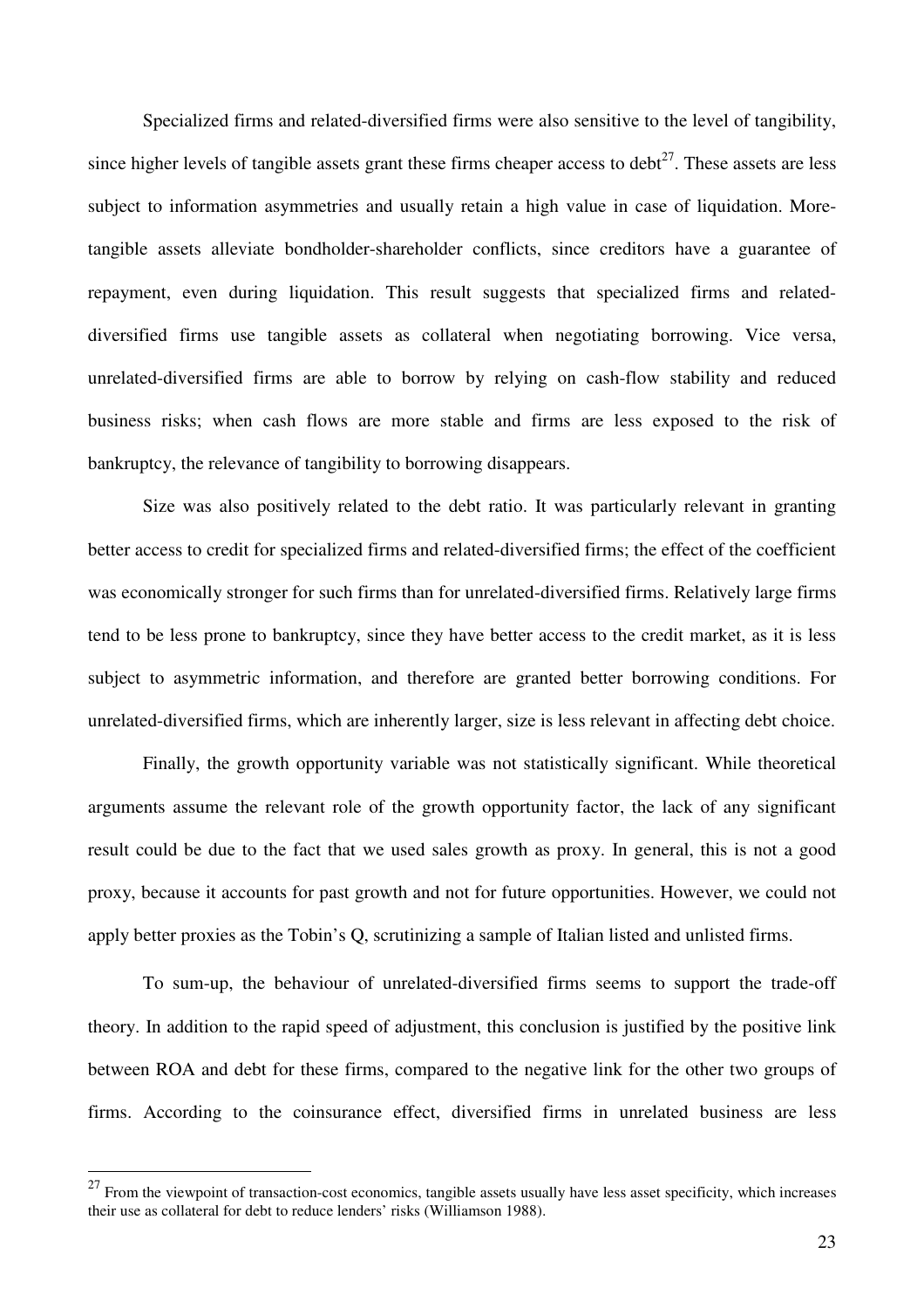financially constrained and less sensitive to changes in ROA. Instead, the tax benefit associated with the use of debt by more-profitable firms is particularly relevant for unrelated-diversified firms. Specialized firms and firms adopting a strategy of related diversification prefer to preserve their financial flexibility; they use less debt to be able to exploit future growth opportunities. Unrelateddiversified firms rely on the internal capital market to take advantage of growth opportunities and they use debt for tax reasons. The role of tangibility as collateral, especially in the presence of asymmetric information, is absent for unrelated-diversified firms but relevant for specialized and related-diversified firms. Moreover, size is particularly of importance for specialized and relateddiversified firms. By contrast, unrelated-diversified firms, which are generally larger than specialized or related-diversified firms, have access to credit based on factors less connected to size, such as risk diversification. Due to the reduced variance in the future cash supplies of an unrelateddiversified firm, its creditors rely on the combined fortunes of the firm's total operating units. Its cash flows are less than perfectly correlated, and tangibility and size become less important factors (coinsurance effect).

#### **6. The Direct Effect of Diversification, both Related and Unrelated, on Capital Structure**

In this section we directly analyse the effect of diversification measures, both related and *un*related, on the use of debt. In this case the model is characterized by the direct consideration of the diversification measures in the empirical analysis, to test *directly* the link between diversification, related as well as unrelated, and debt/equity choice. This approach permitted us to directly identify the sign and magnitude of the relation between diversification and capital structure, differentiating between the effect of related and unrelated diversification. Therefore, the direct effect of diversification measures on debt was investigated, in a traditional capital structure determinants model, according to the following empirical form:

*Debt* = *f* (*diversification*, ROA, non-debt tax shield, ownership concentration, tangibility, size, growth opportunities) The variables are as explained in the previous section. Table 4 reports the results for the model based directly on diversification measures. Measures of diversification were used to capture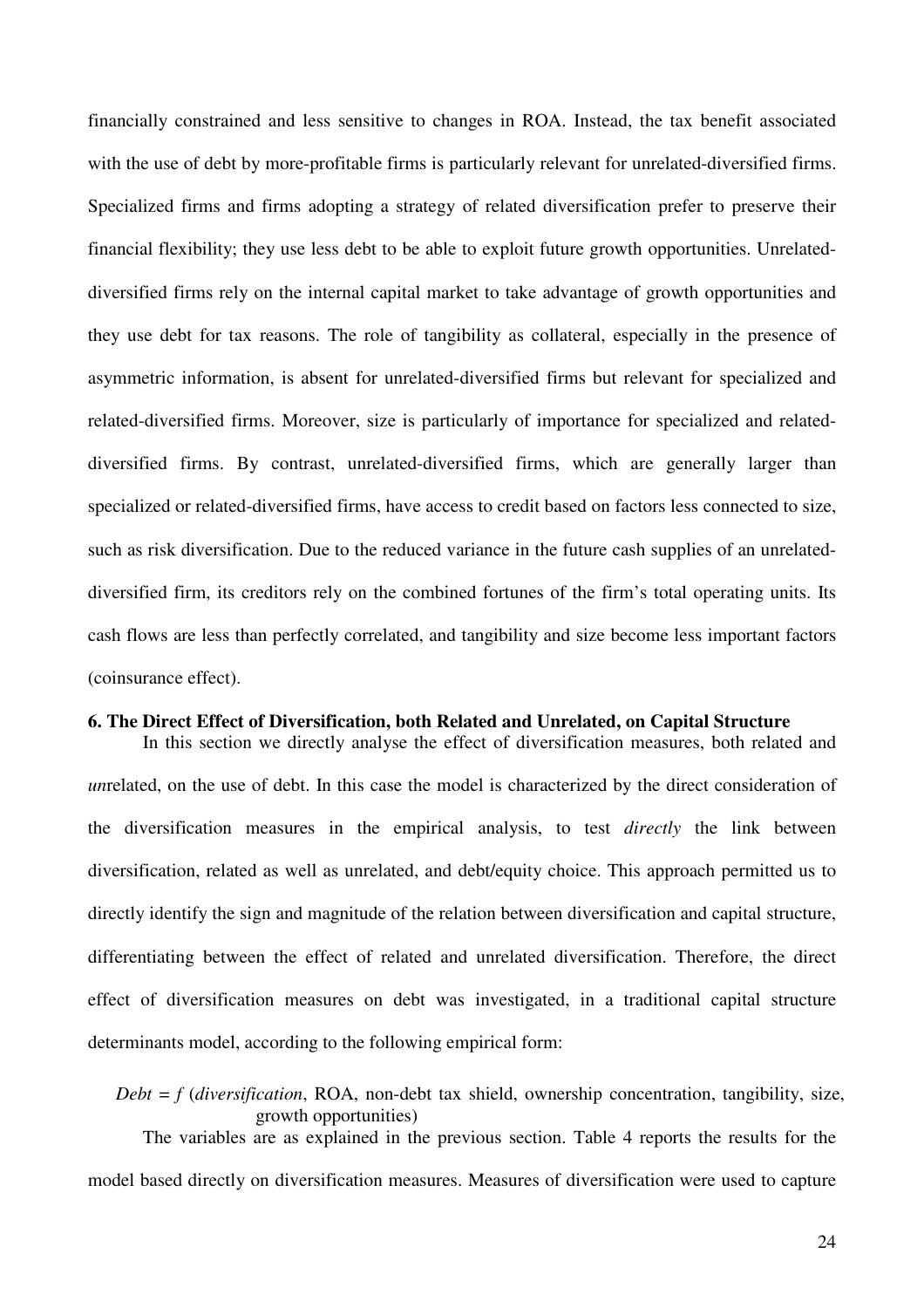the direction and magnitude of the effect on capital structure. Here we took into account the fact that DR and DU are sensitive to the number of business segments of a firm by including in the regression, both when considering DR and DR alternatively, a variable called Number of Corporate Segments to control for the fact that the effect of an increase of DR (or DU) on Debt can be sensitive to the different level of diversification<sup>28</sup>.

#### $==$  Here Table 4  $==$

The estimate of the speed of adjustment of the debt ratio was around 0.426–0.427. Therefore, the adjustment coefficient  $\alpha$ , which is given by 1 -  $\alpha$ , is relatively large (in the sense that it is greater then 0.5), providing possibly evidence that firms adjust their debt ratio relatively quickly in an attempt to reach their target capital structure.

Compared to other empirical analyses, the empirical evidence reported here suggests that corporate diversification has a substantial influence on a firm's capital-structure decisions. The variable Number of Corporate Segments was negative and statistically significant; it means that the overall diversification of a firm has a general negative effect on the use of debt. In particular, DR was negative and statistically significant, indicating that related diversification leads to lower levels of debt in capital structures. Firms diversified in related segments promoted the use of equity to finance the growth of the companies<sup>29</sup>. The coefficient for the DU variable was positive and statistically significant. Firms diversified in unrelated segments had significantly higher debt ratios and the unrelated-diversification strategy tended to increase their use of debt.

Therefore, the analysis showed a differential effect of diversification strategy on debt/equity choice; specifically, the relation between diversification and capital structure depended upon the degree of relatedness. The two types of diversification had opposite effects on debt. Unrelateddiversified firms had higher debt level than the two other types of firms, and increased their use of debt is connected to increase unrelatedness, in contrast to the strategy of related-diversified firms.

 $^{28}$  A detailed description of the content validity of measure of relatedness are provided in Robins and Wiersema (2003).

<sup>&</sup>lt;sup>29</sup> As a robustness test, the analysis also used pure diversification (the number of business segments) and the Rumelt measure of specialization (SR), which is interpreted in the opposite sense of total diversification, obtaining the same results. The Rumelt measure of related diversification (RR) was not significant.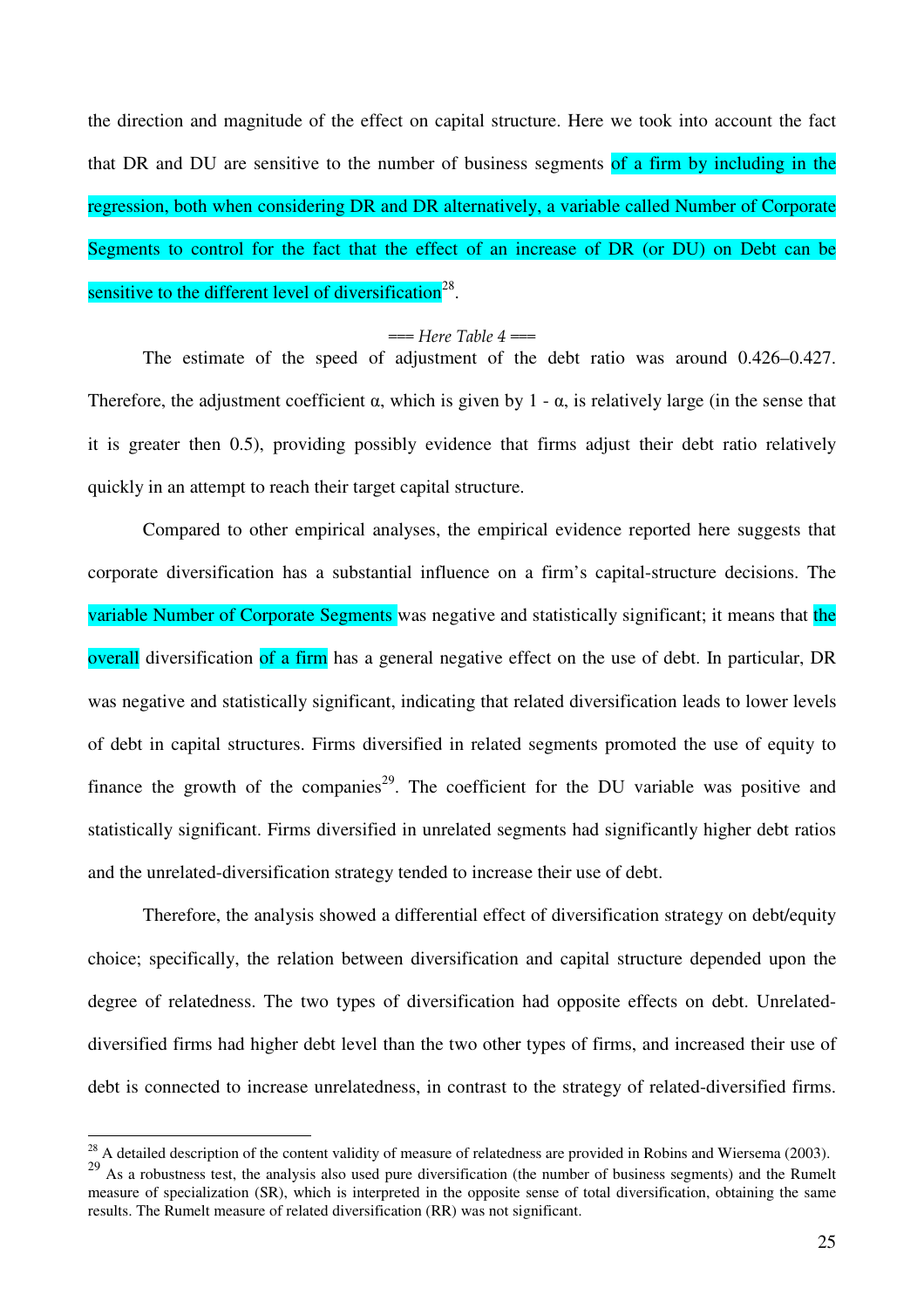According to the transaction cost hypothesis, an increase in the degree of business relatedness is followed by a reduction in the use of debt; special purpose assets, mainly used by related-diversified firms, are better managed by less-leveraged firms. Unrelated diversification positively influences debt usage, and general-purpose assets, mainly used by unrelated-diversified firms, can provide easer access to debt due to their higher liquidation value in the market, in case of default. Moreover, unrelated-diversified firms can exploit the tax benefit resulting from diversification into unrelated businesses, while benefiting from the reduced business risk Therefore, according to the coinsurance effect approach and the transaction-cost hypothesis, unrelated-diversified firms have a higher debt capacity and can assume more debt as a source of finance. Regarding control variables, our model highlights the relevance of ROA, NDTS, firm size, and growth opportunities in explaining debt ratios, in line with previous studies of capital structure (Titman and Wessels 1988, Balakrishnan and Fox 1993, Rajan and Zingales 1995).

#### **7. Conclusion**

The controversial results on capital-structure decisions suggested the need for further research, such as an examination of the effectiveness of corporate-strategy analysis in understanding capital structure. Accordingly, the present work examined the relation between strategy and finance by investigating the role of diversification on capital-structure choices, differentiating between related and unrelated diversification.

Previously, empirical financial studies paid little attention to the role of diversification as a determinant of capital structure. The results of the present analysis indicate that the productdiversification strategies developed by firms indeed affect their capital-structure decisions, together with other firm-specific characteristics as well as industrial and institutional factors. While our findings point to the importance of diversification in explaining financing choices, they also reveal that diversified firms cannot be considered as a homogeneous group. The degree of product specialization/diversification and the direction of diversification (related or unrelated) translate into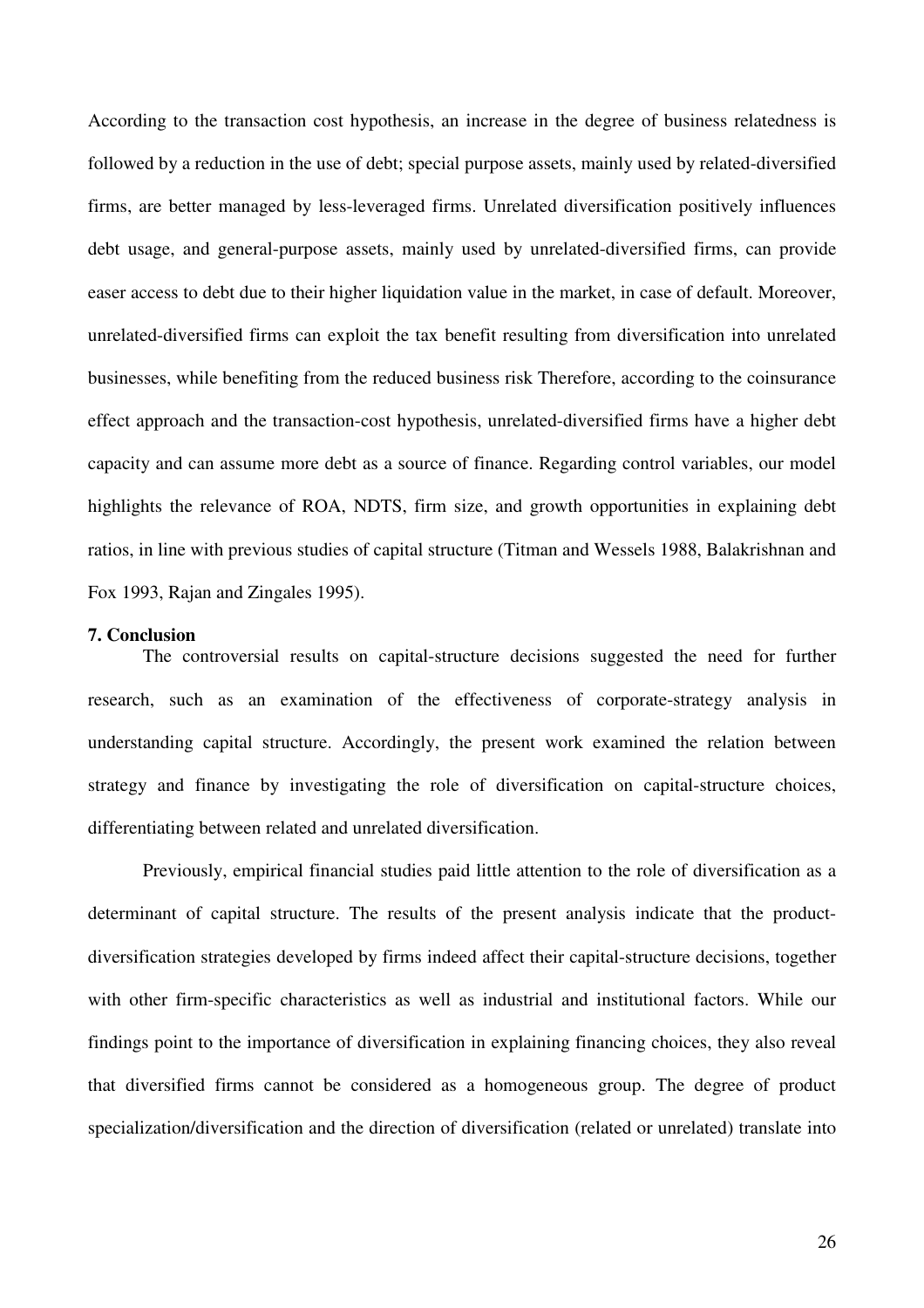different corporate financial behaviours. Diversification is clearly a determining factor in capitalstructure decisions and thus deserves more attention in future investigations.

 According to the present descriptive analysis and similarly to the general conclusions of earlier studies on the effect of product diversification on capital structure, firms that diversify across product lines are likely to have higher debt ratios than non-diversified firms. However, we have shown that these observations need to be sorted by the type of diversification. In differentiating between the scope of diversification and observing the difference between related and unrelated diversification, we found that related-diversified firms have a lower debt ratio than specialized firms, whereas unrelated-diversified firms have higher debt level.

Furthermore, with respect to analyses of capital-structure determinants, related and unrelated diversification seems to have opposite effects on debt level and debt determinants. Specifically, a related-diversification strategy, which is associated with lower debt ratios and is based on business synergies and resource sharing, has a negative influence on debt. By contrast, unrelated diversity, which is associated with higher debt usage and based on financial synergies, has a positive effect on debt. Accordingly, our results suggest that a diversified firm, organized in unrelated business segments, increases its use of debt to take advantage of the tax deductions and benefits derived from the coinsurance effect.

Another important result of this analysis was the large and statistically significant laggeddebt effect on a firm's current debt level. This finding implied that there is a target debt-to-equity ratio for Italian firms and that it was therefore correct to use a dynamic panel-data analysis. These results validated the target-adjustment model for capital-structure decisions, but highlighted a differential effect according to diversification strategy. Italian firms tend to move toward an optimal debt level such that a trade-off approach well-explains their capital-structure decisions. In particular, the capital-structure decisions of unrelated-diversified firms seem to be strictly aimed at reaching their target optimal debt level—a behaviour that is consistent with the trade-off hypothesis.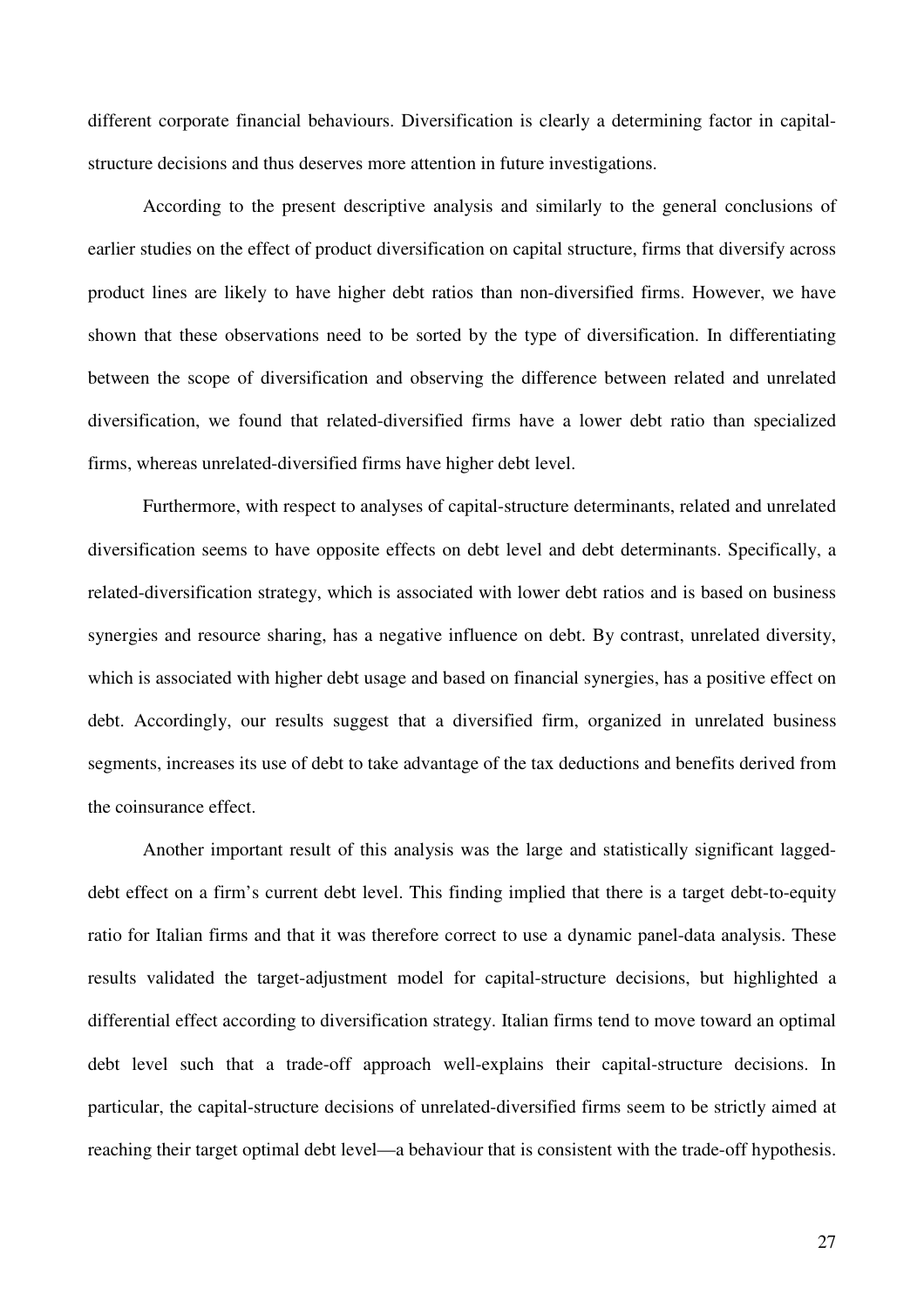Therefore, while an assessment of capital-structure choices must take into account diversification strategy, it is equally important that it differentiates between related and unrelated product diversification. This conclusion implies that diversification strategy is a feature that differentiates firms with respect to their financial behaviours. An interesting direction for future empirical studies is the combined effect of international (geographical) diversification and product diversification, according to their degree of relatedness, on capital-structure decisions.

#### **References**

- Alonso, E., "Does diversification strategy matter in explaining capital structure? Some evidence from Spain", *Applied Financial Economics*, Vol. 13, 2003, pp. 427-430. A previous and extended version of the paper is also available on www.ssrn.com.
- Anderson, R., Bates, T., Bizjak, J. and Lemmon, M., "Corporate governance and firm diversification, *Financial Management*, Vol. 29, 2000, pp. 5–22.
- Ansoff, H., "A model for diversification", *Management Science*, Vol. 4, 1958, pp. 392-414.
- Arellano, M. and Bond S., "Some Tests of Specification for Panel Data: Monte Carlo Evidence and an Application to Employment Equations", *Review of Economic Studies,* Vol. 58, 1991, pp. 277–297.
- Balakrishnan, S. and Fox, I, "Asset specificity, firm heterogeneity and capital structure", *Strategic Management Journal*, Vol. 14, 1993, pp. 3-16.
- Barton, S. and Gordon, P., "Corporate strategy and capital structure", *Strategic Management Journal*, Vol. 9, 1988, pp. 623-632.
- Barton, S. and Gordon, P., "Corporate Strategy: Useful Perspective for the Study of Capital Structure?", *Academy of Management Review*, Vol. 12, 1987, pp. 67-75.
- Bergh, D., "Predicting divestiture of unrelated acquisitions: An integrative model of ex-ante conditions", *Strategic Management Journal*, Vol. 18, 1997, pp.715-731.
- Bond, S. and Meghir, C., "Dynamic Investment Models and the Firm's Financial Policy", *Review of Economic Studies,* Vol. 61, 1994, pp. 197-222.
- Bromiley, P., "On the Use of Financial Theory in Strategic Management", in Shrivastava P., Lamb R. (Eds.), *Advances in Strategic Management*, Vol. 6, 1990, pp. 71-98.
- Berle, A. and Means, G. *The Modern Corporation and Private Property*, 1932, New York, Macmillan.

Blundell, R. and Bond, S. "Initial conditions and moment restrictions in dynamic panel data models", Journal of Econometrics, Vol. 87, 1988, pp. 115-143

- Baltagi, B., *Econometric analysis of panel data*, New York: Wiley, 2001.
- Chatterjee, S. and Wernerfelt, B., "The link between resources and type of diversification: theory and evidence", *Strategic Management Journal*, Vol. 12, 1991, pp. 33-48.
- Chkir, I. and Cosset, J., "Diversification strategy and capital structure of multinational corporations", *Journal of Multinational Financial Management*, Vol. 11, 2001, pp. 17–37.
- Calinski, T., and Harabasz, J. "A Dendrite Method for Cluster Analysis", *Communications in Statistics*, Vol. 3, 1974, pp. 1–27.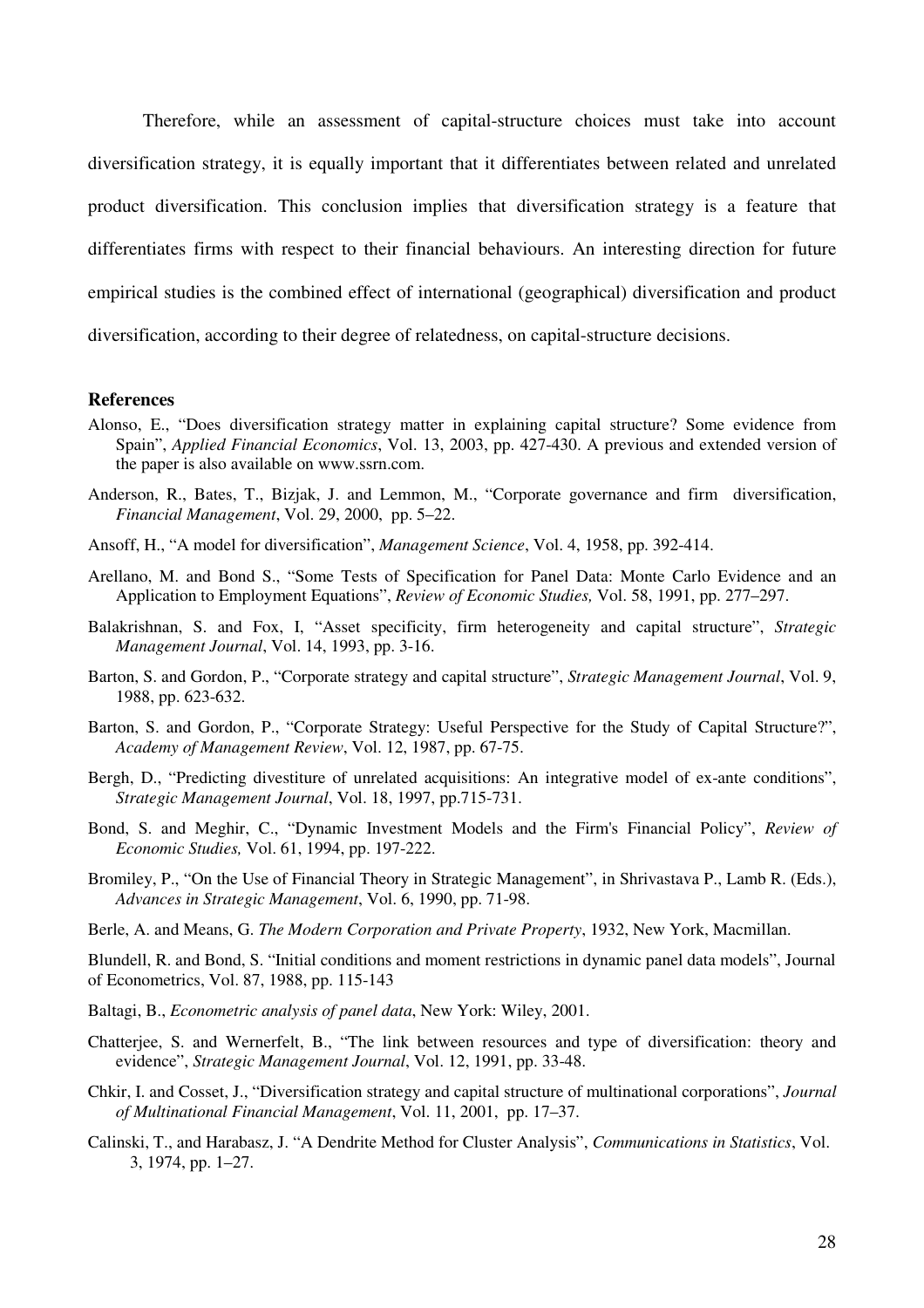- Comment, R. and Jarrell, G., "Corporate Focus and Stock Returns", *Journal of Financial Economics*, Vol. 37, 1995, pp. 67-87.
- De Miguel, A. and Pindado, J., "Determinants of capital structure: new evidence from Spanish panel data", *Journal of Corporate Finance*, Vol. 7, 2001, pp. 77–99.
- Deangelo, H. and Masulis, R., "Optimal Capital Structure under Corporate and Personal Taxation", *Journal of Financial Economics,* Vol. 8, 1980, pp. 3–29.
- Diamond, D., "Reputation acquisition in debt markets", Journal of Political Economy, Vol. 97, 1989, pp. 828-862.
- Drobetz, W. and Wanzenried, G., "What determines the speed of adjustment to the target capital structure?" *Applied Financial Economics*, Vol. 16, 2006, pp. 941–958.
- Flannery, Mark J. & Rangan, Kasturi P., "Partial adjustment toward target capital structures", *Journal of Financial Economics*, Elsevier, Vol. 79, 2006, pp. 469-506.
- Frank, M. and Goyal, V., Trade-off and Pecking Order Theories of Debt, to appear in Espen Eckbo (editor) *The Handbook of Empirical Corporate Finance*, 2008, Elsevier Science.
- Gaud, P., Jani, E., Hoesli, M. and Bender, A., "The Capital Structure of Swiss Companies: an Empirical Analysis Using Dynamic Panel Data", *European Financial Management*, Vol. 11, 2005, pp. 51-72.
- Gertner, R., Gibbons, R. and Scharfstein, D., "Simultaneous signalling to the capital and products markets", *RAND Journal of Economics*, Vol. 19, 1988, pp 173-190.
- Harris, M. and Raviv, A., "The theory of capital structure", *Journal of Finance*, Vol. 46, 1991, pp. 297–355.
- Huang, R. and Ritter, J., "Testing Theories of Capital Structure and Estimating the Speed of Adjustment", *forthcoming* to *Journal of Financial and Quantitative Analysis*, 2009.
- Jacquemin, A. and Berry, C., "Entropy measure of diversification and corporate growth", *Journal of Industrial Economics*, Vol. 27, 1979, pp. 359-369.
- Jensen, M. and Meckling, W., "Theory of the Firm: Managerial Behaviour, Agency Costs and Ownership Structure", *Journal of Financial Economics*, Vol. 3, 1976, pp. 305-360.
- Jensen, M., "Agency cost of Free Cash Flow, Corporate Finance and Takeovers", *American Economic Review*, Vol. 76, 1986, pp.323-339.
- Kaplan, S. and Weisbach, M., "The success of acquisitions: Evidence for divestitures", *Journal of Finance*, Vol. 47, 1992, pp.107–138.
- Kim, E. and McConnell, J., "Corporate mergers and the coinsurance of corporate debt", *Journal of Finance*, Vol. 32, 1977, pp 349-365.
- Kochhar, R. and Hitt, M., "Linking corporate strategy to capital structure: diversification strategy, type and source of financing", *Strategic Management Journal*, Vol. 19, 1998, pp. 601-610.
- Kochhar, R., "Explaining firm capital structure: the role of agency theory vs transaction cost economics", *Strategic Management Journal*, Vol. 17, 1996, pp. 713-728.
- Kremp, E., Stoss, E. and Gerdesmeier, D., "Estimation of a debt function: Evidence from French and German firm panel data", in: Sauve A., Scheuer M., (eds.), *Corporate finance in Germany and France*, Deutsche Bundesbank and the Banque de France, 1999, pp. 139-194.
- La Porta, R., Lopez de Silanes, F., Shleifer, A. and Vishny, R., "Corporate ownership around the world", *Journal of Finance*, Vol.54, 1999, pp.471–518.
- Lattin, J., Carroll, J., and Green, P., *Analyzing Multivariate Data*, 2003, Toronto, Thomson, Brooks/Cole.
- Lewellen, W., "A pure financial rational for the conglomerate merger", *Journal of Finance*, Vol. 26, 1971, pp. 521-37.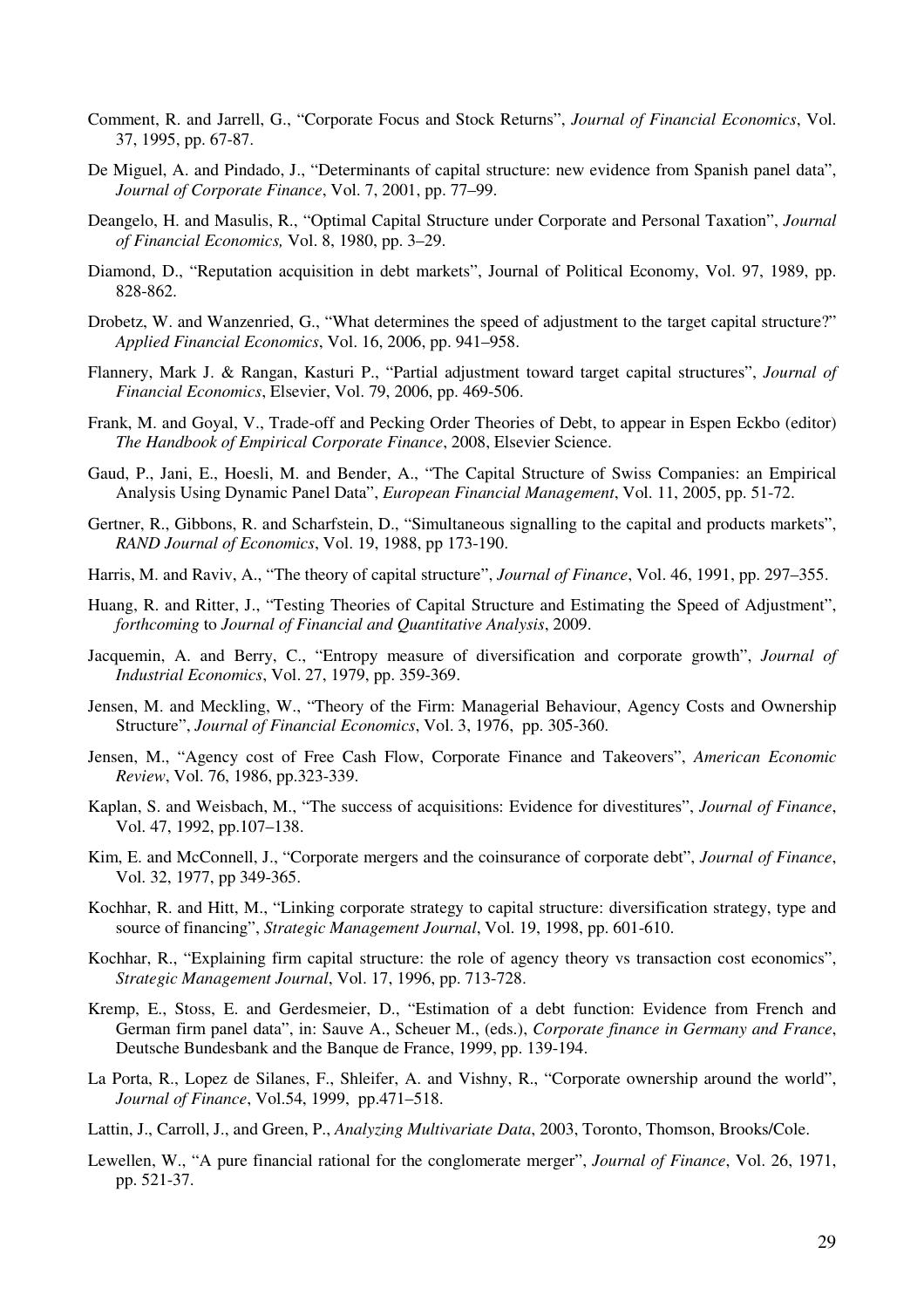- Li, D. and Li, S., "A theory of corporate scope and financial structure", *Journal of Finance*, Vol. 51, 1996, pp. 691-709.
- Low, P. and Chen, K., "Diversification and Capital Structure: Some International Evidence", *Review of Quantitative Finance and Accounting*, Vol. 23, 2004, pp. 55 – 71.
- Lowe, J., Naughton, A. and Taylor, P., "The impact of corporate strategy on capital structure of Australian companies", *Managerial and Decision Economics*, Vol. 15, 1994, pp. 245-257.
- Mahoney, J. and Pandian, J., "The resource-based view within the conversation of strategic management", *Strategic Management Journal*, Vol. 13, 1992, pp. 363-380.
- Markides, C. and Williamson, P., "Corporate diversification and organizational structure: a resource-based view", *Academy of Management Journal*, Vol. 39, 1996, pp. 340-367.
- Myers, S., "Determinants of corporate borrowing", *Journal of Financial Economics*, Vol. 5, 1977, pp. 147– 175.
- Myers, S., "The capital structure puzzle", *Journal of Finance*, Vol. 39, 1984, pp.575-592.
- Myers, S., Financing of corporations, in ed. Constantinides, G. and Harris, M., *Handbook of the Economics of Finance*, 2003, Elsevier.
- Oviatt, B., "On the Integration of Financial Management and Strategic Management," *Academy of Management,* Best Paper Proceedings, 1984, pp. 27-31.
- Ozkan, A., "Determinants of capital structure and adjustment to long run target: evidence from UK company panel data", *Journal of Business Finance and Accounting*, Vol. 28, 2001, pp. 175–199.
- Palepu, K., "Diversification strategy, profit performance and the entropy measure", *Strategic Management Journal*, Vol. 6, 1985, pp. 239-255.
- Parson, C, and Titman, S., 2007, Capital Structure and Corporate Strategy, working paper University of Texas
- Penrose, E., *The theory of the growth of the firm*, Wiley, New York. 1959.
- Rajan, R. and Zingales, L., "What do we know about capital structure? Some evidence from international data", *Journal of Finance,* Vol. 50, 1995, pp. 1421-1460.
- Riahi-Belkaoui, A. and Bannister, J., "Multidivisional structure and capital structure: The contingency of diversification strategy", *Managerial and Decision Economics*, Vol. 15, 1994, pp.267-276.
- Robins, J. and Wiersema, M., "The measurement of corporate portfolio strategy. Analysis of the content validity of related diversification indexes", *Strategic Management Journal*, Vol. 24, 2003, pp 39-59.
- Roodman, D., A Short Note on the Theme of Too Many Instruments", *Working Paper* 127, Center for Global Development, Washington, 2007.
- Rumelt, R., *Strategy, Structure and Economic Performance*, Cambrige, MA, Harvard University Press, 1974.
- Shleifer, A. and, Vishny, R., "Liquidation values and debt capacity: a market equilibrium approach", *Journal of Finance*, Vol. 47, 1992, pp. 1343-1366.
- Shyam-Sunder, L. and Myers, S., "Testing static tradeoff against pecking order models of capital structure", *Journal of Financial Economics*, Vol. 51, 1999, pp. 219–244.
- Singh, M., Davidson III, W. and Suchard, J., "Corporate diversification strategies and capital structure", *Quarterly Review of Economics and Finance*, Vol. 43, 2003, pp. 147–167.
- Taylor, P. and Lowe, J., "A note on corporate strategy and capital structure", *Strategic Management Journal*, Vol. 16, 1995, pp. 411-414.
- Titman, S. and Wessels, R., "The determinants of capital structure", *Journal of Finance*, Vol. 43, 1988, pp. 1-19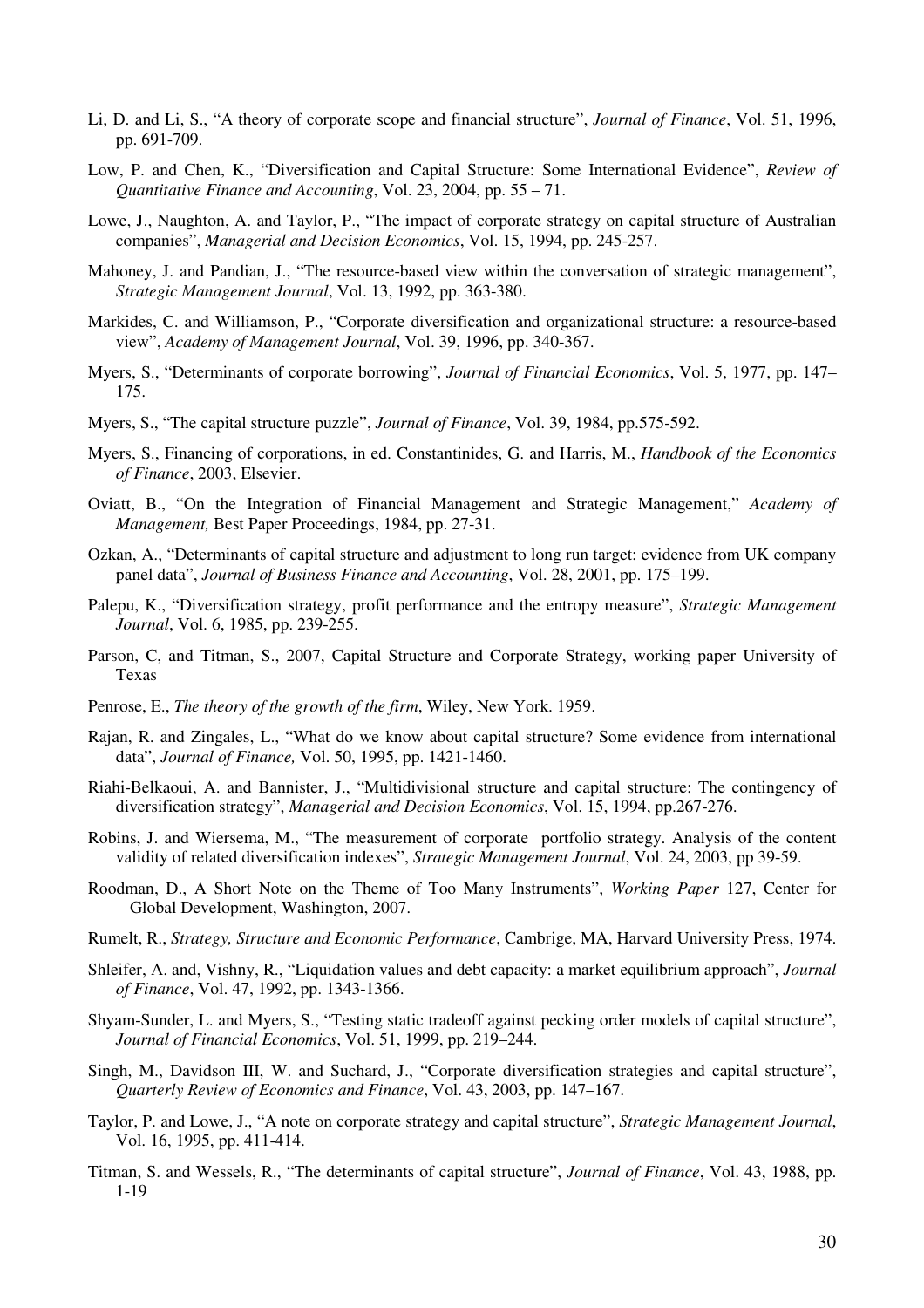- Titman, S., "The effect of capital structure on a firm's liquidation decision", *Journal of Financial Economics*, Vol. 13, 1984, pp. 1351-1371.
- Villalonga, B., "Does Diversification Cause the 'Diversification Discount'?" Vol. 33, 2000, pp. 5-27.
- Williamson, O, "Corporate finance and corporate governance", *Journal of Finance*, Vol. 43, 1988, pp. 567- 591.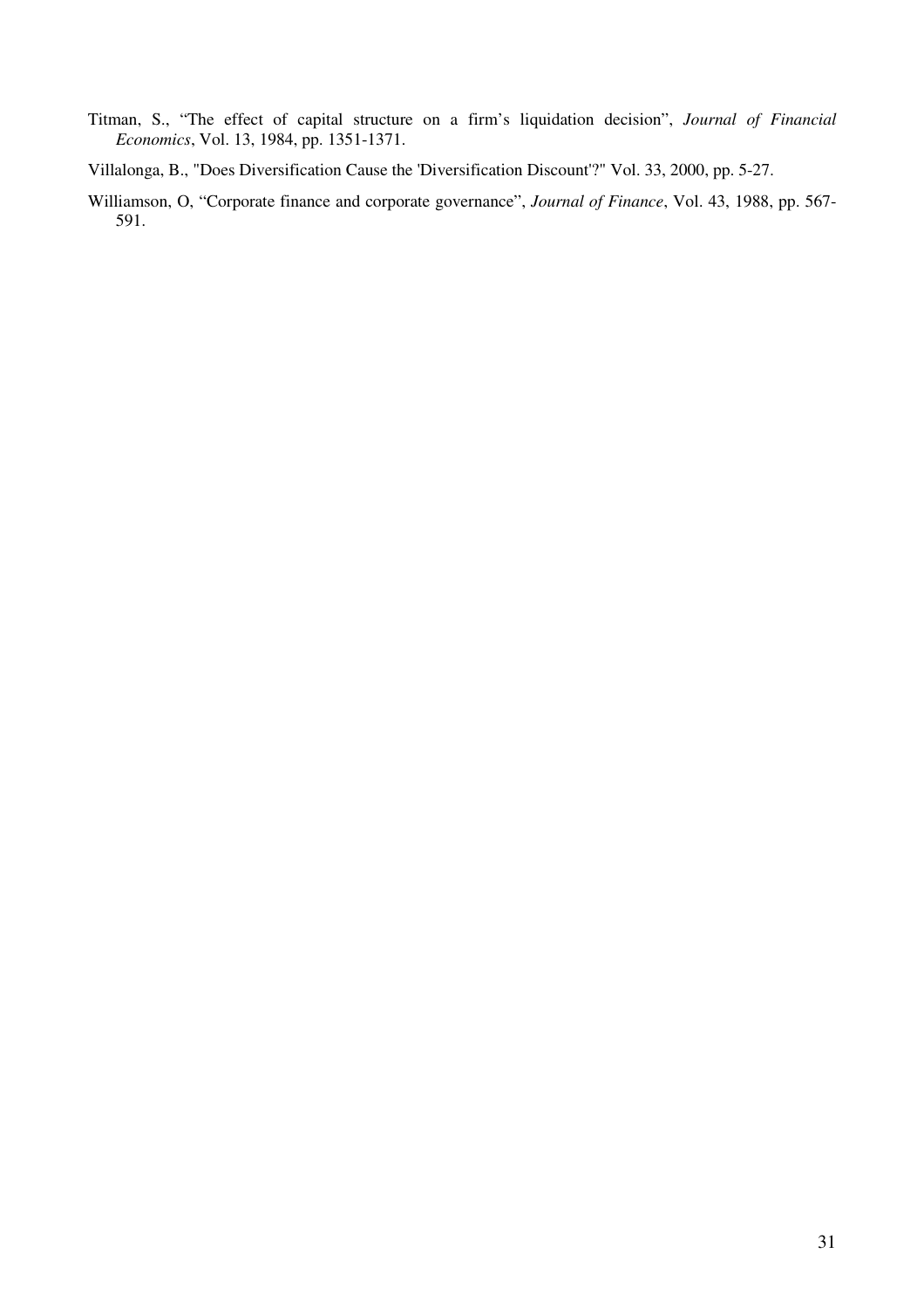| $(1 - \alpha) = 1$                                              | $(1 - \alpha) = 0$                                                  |
|-----------------------------------------------------------------|---------------------------------------------------------------------|
| or equivalent to: $\alpha = 0$                                  | or equivalent to: $\alpha = 1$                                      |
| - Firms do not adjust;                                          | - Firms automatically adjust;                                       |
| - Debt stays at the previous year's<br>value;                   | - Debt is instantaneously adjusted to the<br>previous year's value; |
| There are high<br>(transaction)<br>adjustment costs;            | - There are low (transaction) adjustment<br>costs;                  |
| - The costs associated with being in<br>disequilibrium are low. | - The costs associated with being in<br>disequilibrium are high.    |
| $(1 - \alpha)$ close to 1                                       | $(1 - \alpha)$ close to 0                                           |
| or equivalent to: $\alpha$ <i>close</i> to 0                    | or equivalent to: $\alpha$ <i>close</i> to 1                        |
| - Firms slowly adjust.                                          | - Firms quickly adjust.                                             |

Table 1 – Interpretation of the coefficients of the target-adjustment model.

Table 2 – Descriptive statistics for the whole sample and comparison across the three groups of firms resulting from the cluster analysis.

|                                       | Whole sample |        | <b>Specialised</b><br><i>firms</i> | <b>Related</b><br>diversified<br>firms | <b>Unrelated</b><br>diversified<br>firms | <b>ANOVA</b> test on<br>differences between all<br><b>three clusters</b><br>$(F$ test and its p-value |                  |
|---------------------------------------|--------------|--------|------------------------------------|----------------------------------------|------------------------------------------|-------------------------------------------------------------------------------------------------------|------------------|
|                                       | Mean         | Median | St.Dev.                            | Mean                                   | Mean                                     | Mean                                                                                                  | are reported)    |
| DT (total<br>diversification)         | 0.391        | 0.216  | 0.445                              | 0.035                                  | 0.772                                    | 0.884                                                                                                 | 350.7<br>(0.000) |
| DR (related<br>diversification)       | 0.172        | 0.000  | 0.298                              | 0.009                                  | 0.652                                    | 0.069                                                                                                 | 224.7<br>(0.000) |
| DU (unrelated<br>diversification)     | 0.219        | 0.000  | 0.358                              | 0.025                                  | 0.118                                    | 0.814                                                                                                 | 312.9<br>(0.000) |
| Debt                                  | 0.445        | 0.453  | 0.235                              | 0.442                                  | 0.369                                    | 0.536                                                                                                 | 73.9<br>(0.000)  |
| <b>ROA</b>                            | 0.072        | 0.062  | 0.082                              | 0.078                                  | 0.057                                    | 0.069                                                                                                 | 105.7<br>(0.000) |
| Non-Debt Tax Shield                   | 0.061        | 0.047  | 0.347                              | 0.055                                  | 0.048                                    | 0.091                                                                                                 | 33.7<br>(0.000)  |
| Ownership<br>concentration            | 0.657        | 0.640  | 0.258                              | 0.703                                  | 0.566                                    | 0.641                                                                                                 | 25.7<br>(0.000)  |
| Tangibility                           | 0.341        | 0.324  | 0.153                              | 0.336                                  | 0.34                                     | 0.356                                                                                                 | 19.4<br>(0.000)  |
| Size                                  | 20.02        | 20.08  | 1.31                               | 19.84                                  | 20                                       | 20.49                                                                                                 | 117.7<br>(0.000) |
| Growth opportunities:<br>sales growth | 0.108        | 0.068  | 0.345                              | 0.121                                  | 0.089                                    | 0.096                                                                                                 | 6.0<br>(0.000)   |
| No. observations                      | 2085         |        |                                    | 1146                                   | 485                                      | 454                                                                                                   |                  |